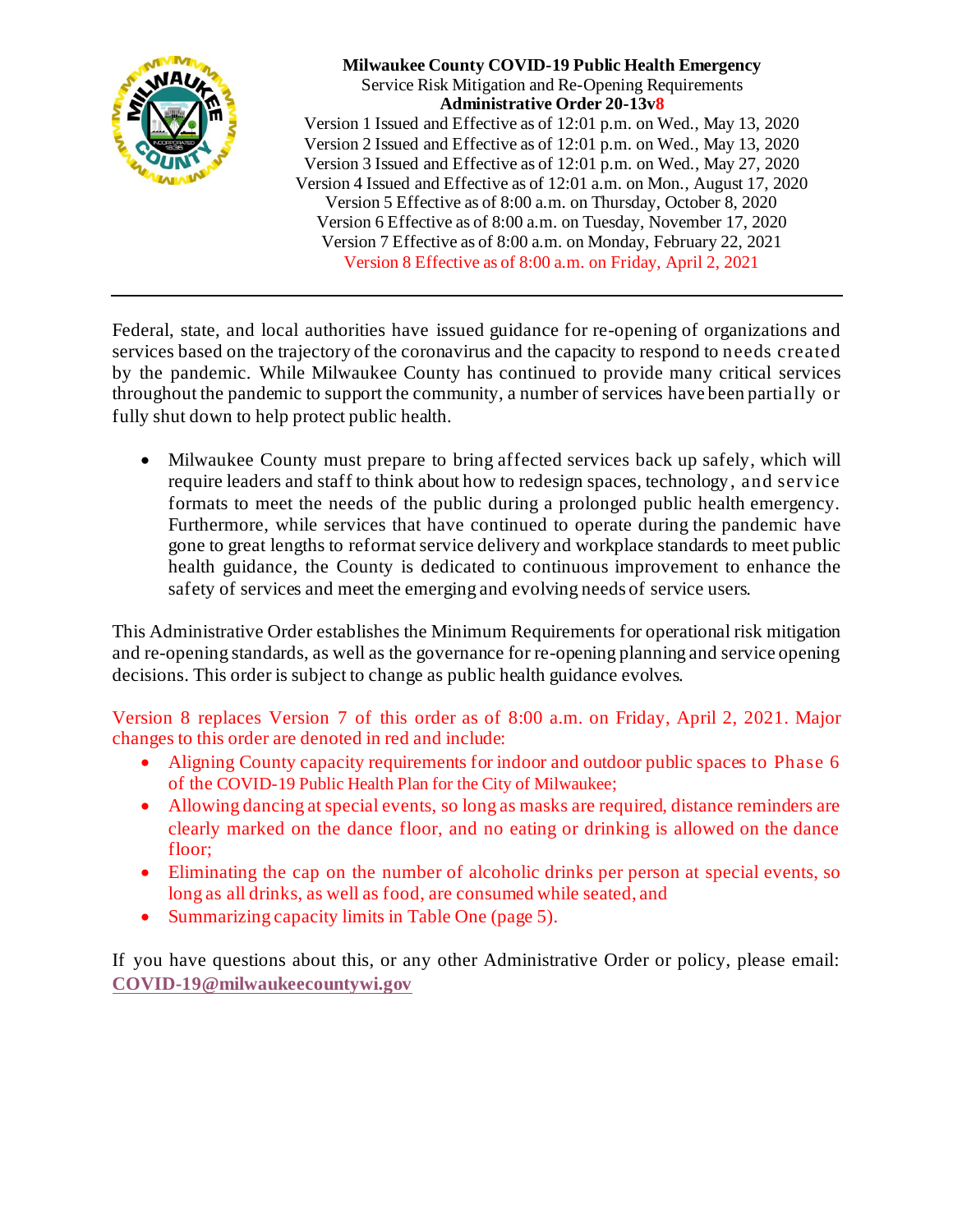## **I. Scope of Re-Opening Planning**

Leaders overseeing services that are fully or partially *non-operational*<sup>1</sup> at the ef fective date of version 1 of this order (May 13, 2020) should immediately begin creating re-opening plans; if a department chooses to keep a service non-operational, they should consult with the Re-Opening Steering Committee (ROSC) and County Executive Chief of Staff about their decision before continuing to keep a service non-operational.

Leaders and involved re-opening staff within the department or elected office should:

- Create **one (1) re-opening plan per service or program** that is fully or partially nonoperational. If a department has questions about how to define a "service" in their operational context, they should work with the ROSC to ensure their plan is correctly scoped.
- Direct vendors managing the delivery of a service that is fully or partially nonoperational to create re-opening plans per the Minimum Requirements referenced in this Administrative Order (see Section VI). <sup>2</sup> Vendors should also submit **one (1) re-opening plan per service** that they manage that is fully or partially non-operational. Vendor plans should be reviewed and approved by the department before being submitted to the ROSC.
- Direct groups using County facilities for structured community events to submit a reopening plan for their events (e.g., groups reserving Parks space for a community service).
- Re-opening plans submitted under previous versions of this Administrative Order do not need to be re-submitted for approval. All plans submitted after the effective date of Version 4 of this order will be reviewed under the Version 4 Minimum Requirements.
- Leaders and vendors may, but are not required to, use the Minimum Requirements for Re-Opening - Plan Template (Version 6) to aid in their planning efforts (located at the end of this Administrative Order).
- All re-opening plans under review or submitted at the effective time of Version 8 of this Order will be evaluated under the updated criteria. The ROSC will work separately with departments with approved plans to ensure capacity limits for non-essential, indoor and outdoor, public spaces align to the City of Milwaukee's Phase 6 Order.
- Any request for re-opening facilities and/or services should be sent to: [COVID-](file:///C:/Users/judd.taback/AppData/Local/Microsoft/Windows/INetCache/Content.Outlook/8QMRRZJB/COVID-19@milwaukeecountywi.gov)[19@milwaukeecountywi.gov](file:///C:/Users/judd.taback/AppData/Local/Microsoft/Windows/INetCache/Content.Outlook/8QMRRZJB/COVID-19@milwaukeecountywi.gov).

<sup>&</sup>lt;sup>1</sup> "Fully or partially non-operational" should be interpreted from the perspective of an end-user. A service currently being delivered in a new format due to the pandemic is considered to be operational if end users still have access to the service.

<sup>&</sup>lt;sup>2</sup> Vendors may have completed COVID-19 Pandemic Preparedness Plan per Administrative Order "Contracting Procedures during COVID-19 Public Health Emergency (20-11v1)." Please note that re-opening plans will be overlapping, but are different than these preparedness plans, as the re-opening plans are tied to a specific set of minimum requirements. Vendors can pull relevant language from preparedness plans, but should create re-opening plans specific to requirements in this Order.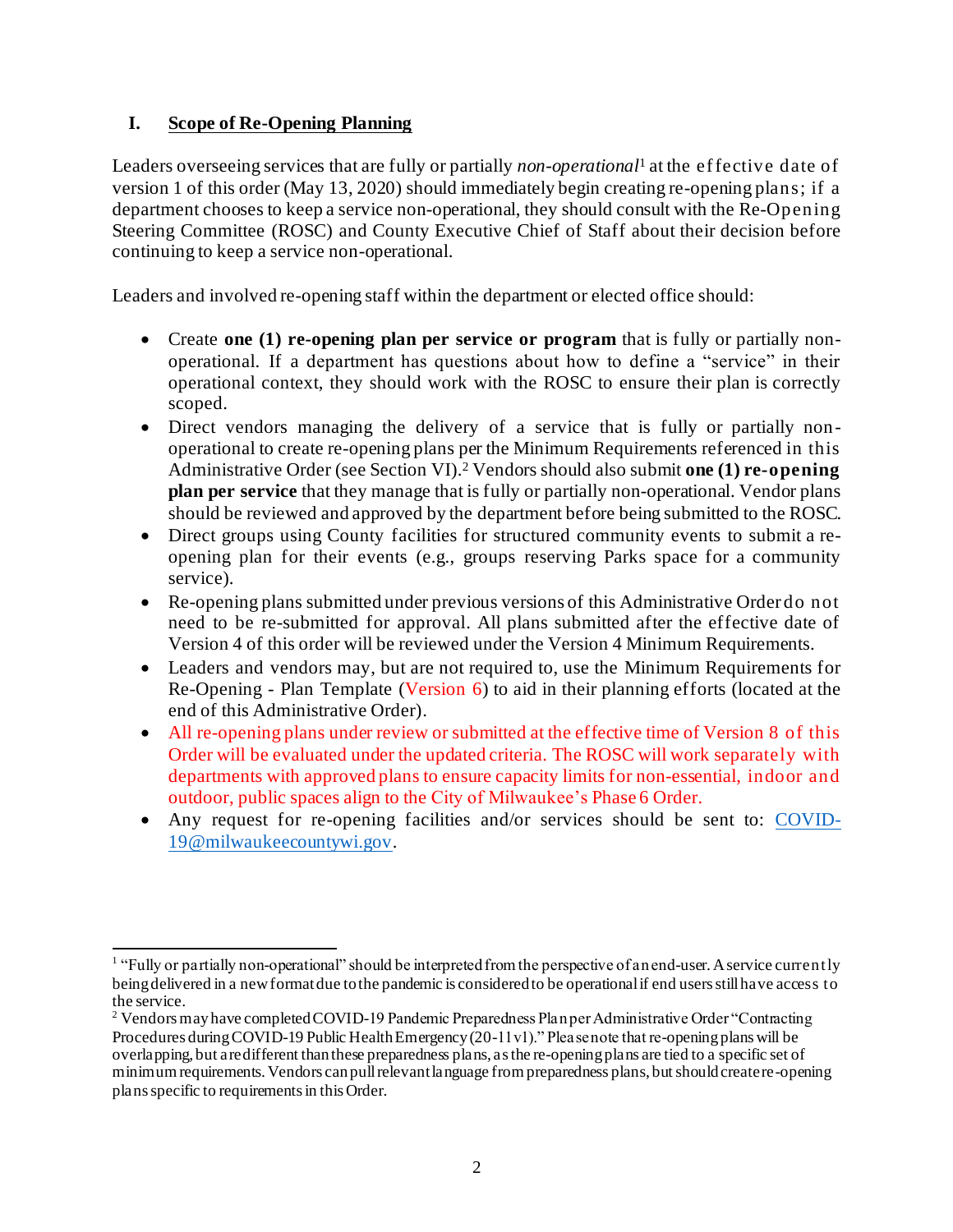For services that are currently operational:

- Every effort should be made to come into compliance with the Minimum Requirements for Re-Opening outlined in this Administrative Order, whenever possible.
- The ROSC, described below, is available to help support solutions for all services to continue to protect the health of our employees, contractors, and the public.
- The ROSC will be conducting site visits with the public health consultants to services or facilities that have remained open or that have recently re-opened to identify and help mitigate any remaining risk. If a department or elected official would like to proactively schedule a site visit, they should request a visit by emailing the ROSC at: [ROSC@milwaukeecountywi.onmicrosoft.com](mailto:ROSC@milwaukeecountywi.onmicrosoft.com)
- No formal plan for meeting Minimum Requirements is needed at this time. Leaders can directly ask for support (e.g., space planning, facility needs, IT needs) from the ROSC to help execute any risk-mitigating solutions (**[COVID-19@milwaukeecountywi.gov](mailto:COVID-19@milwaukeecountywi.gov)**).

Recognizing that certain unique County services do not easily lend themselves to all the outlined re-opening requirements, the ROSC will work with County leaders operating those services to ensure that their re-opening plan is consistent with minimum requirements to the extent possible, and will help identify additional risk mitigation strategies, as needed.

#### **II. When to Implement Re-Opening Plans**

For services that are fully or partially non-operational, and therefore required to develop a reopening plan before bringing the service back up, **all of the following criteria must be met** before the service can be made operational again:

- 1. The service is not closed per a city or municipal public health order; departments should always follow the stricter of city/municipal health orders or the requirements in this Administrative Order.
- 2. The service re-opening plan has been approved by the ROSC.
- 3. The County Executive or Chief of Staff has approved the service to re-open once a recommendation to re-open has been made by the ROSC.

**All elements of the approved re-opening plan should be in place before service is re-opened to the public.** Departments can, and should, start implementing measures to meet minimum requirements during re-opening planning, whenever possible.

Due to the nature of some services, some exceptions to the above criteria may have to be made to best protect the health of the community (e.g., playgrounds are very difficult to keep closed, so it may be better to open the service and find other strategies to mitigate risks). Departments can request exemptions to the ROSC, and the ROSC will coordinate with requesting leaders and the County Executive or Chief of Staff to determine the best path forward.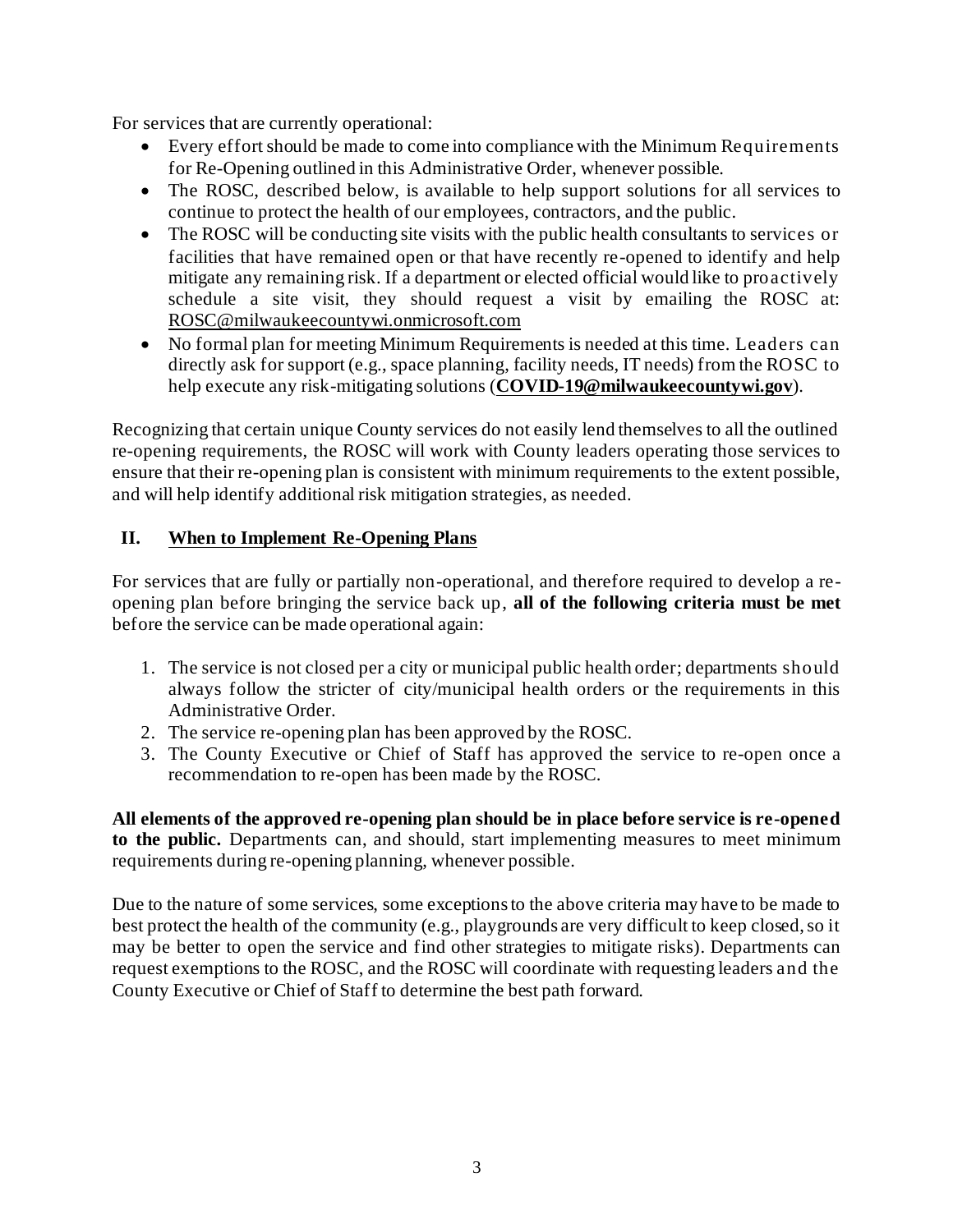# **III. Guiding Principles and Operating Assumptions to Risk Mitigation and Re-Opening**

Milwaukee County will use the following principles and assumptions to guide its approach to operational risk mitigation and re-opening.

## **1. Guiding Principles**

- When evaluating any service re-opening, Milwaukee County's primary focus is the health of its residents, employees, and contractors. Services currently interrupted by the pandemic will resume operations at a time and in a manner that is reasonably safe for everyone based on then current public heath criteria. The risk profile of the population using a service, based on CDC guidance for high-risk individuals, will be a key input to decisions about re-opening services for in-person operations.
- Decisions on process improvement and re-design of County services will be made through a racial equity lens while keeping in mind the best interest of our employees and the community.
- The impact to the County's budget as a result of COVID-19 has been substantial and therefore any decisions made on re-opening services will be made while being cognizant of the impact re-opening will have on the County's budget.
- Maximizing the number of people teleworking will be a key public health risk mitigation strategy, and the County will plan to have employees telework whenever possible for the foreseeable future.

#### **2. Assumptions**

- There are likely to be additional waves of COVID-19 in 2020 and beyond until a vaccine is developed. All County services must be prepared to enforce strict public health measures at any time, especially if re-opening a service leads to a spike in COVID-19 cases.3, 4
- The County will have to remain flexible when re-opening services. Moreover, if reopening contributes to a spike in infection rates, certain services may have to close again. The indicator dashboard will guide this decision-making.
- Not all County services may be able to come back fully operational because the nature of the service may prevent the County from meeting necessary public health standards. This will mean that services may look different than they did before the pandemic.

# **IV. Ongoing Expectations for Employees, Contractors, and Service Users**

All employees, contractors, and service users must continue to follow CDC recommended practices to promote good public health hygiene and take the necessary steps to prevent the spread of sickness. People must:

• Wash their hands with soap and water or use hand sanitizer, especially after touching frequently used items or surfaces.

<sup>&</sup>lt;sup>3</sup> <https://thehill.com/homenews/news/495215-fauci-second-wave-of-coronavirus-in-fall-inevitable>

<sup>4</sup> <https://www.nytimes.com/2020/04/18/health/coronavirus-america-future.html>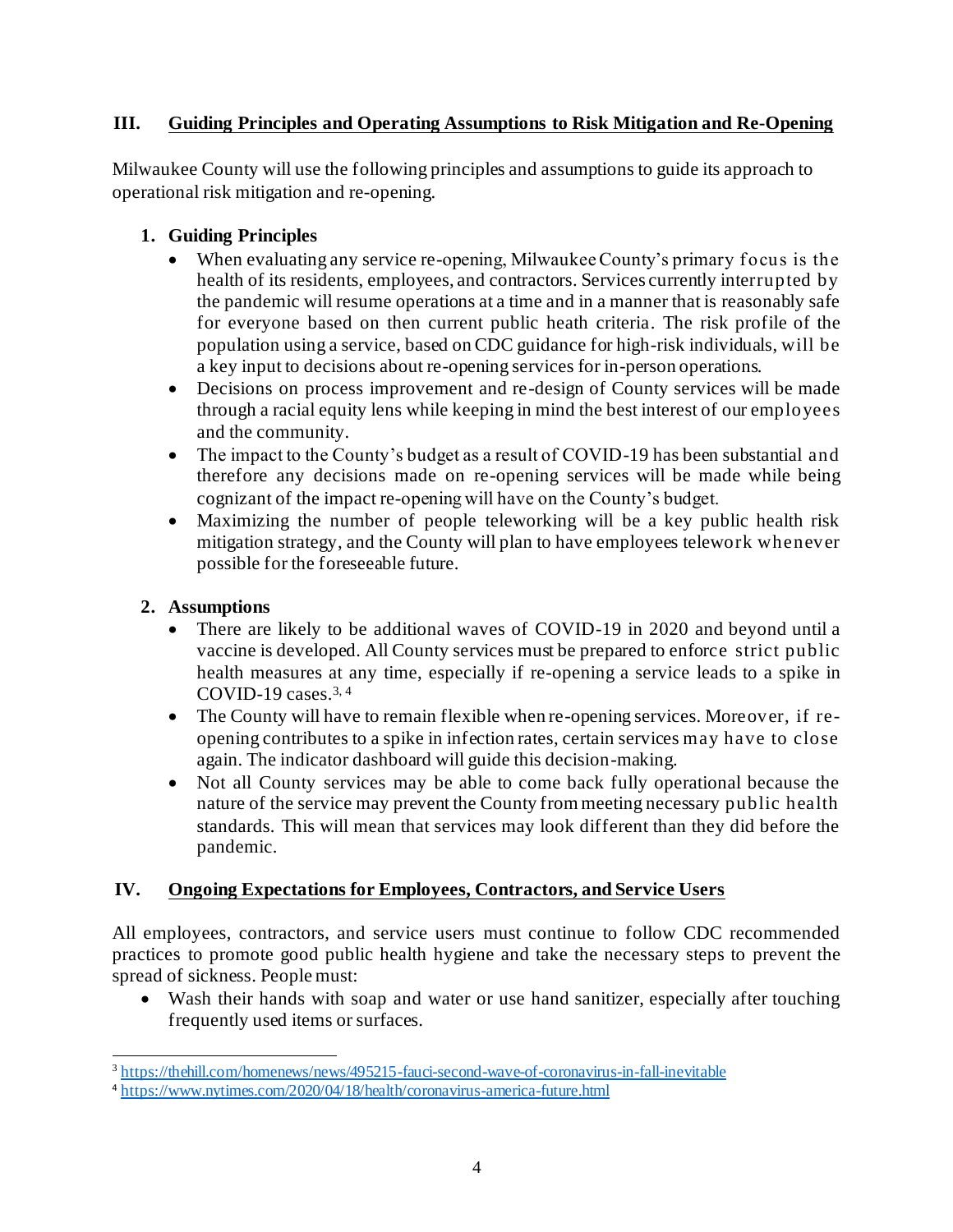- Avoid touching their face.
- Avoid shaking hands.
- Sneeze or cough into a tissue or the inside of their elbow.
- Disinfect frequently used items and surfaces as much as possible.
- Maintain a distance of 6 feet or more from individuals outside one's own household, particularly when inside public facilities
- Use cloth face coverings while in public as recommended or required, and particularly when physical distancing of 6 feet may not be possible.
- Stay home if sick, or if a member of their household is sick, with fever, cough, shortness of breath, sore throat, unusual fatigue, muscle aches, or chills.
- Follow medical advice from a medical provider.
- Telework, if jobs duties allow.

# **V. Governance of Re-Opening Plans**

The County Executive has established a Re-Opening Steering Committee (ROSC) to help guide the development and execution of re-opening plans, tailored to the specific needs of departments and elected offices. The ROSC will partner with departments and elected offices to:

- Review re-opening plans that meet the procedures and guidelines for phased re -opening per this administrative order.
- Support the development and execution of service re-design solutions (e.g., re-designing physical spaces, moving services online, process improvement efforts).
- Conduct site visits and follow up to identify and mitigate risks in work or service areas that have remained operational and to evaluate the effectiveness and compliance with services that re-opened under an approved plan.
- Develop policy to support the County's response and recovery efforts to COVID-19.

The ROSC will, at minimum, consist of the designated amount of people from the following departments, providing the listed functional expertise:

- County Executive Office (1 person, County Policy & EOC Alignment)
- DAS, IMSD (1 person, Information Technology)
- DAS, FMD (1 person, Facilities and PPE)
- DAS, PSB Continuous Improvement Office (2 people, Process Improvement)
- Human Resources (1 person, Personnel)
- Office of Corporation Counsel (1 person, Legal)
- DAS, Risk Management (1 person, Risk Management & Workplace Safety)
- Public Health (1 person, Public Health Advisor)

The ROSC will routinely inform and consult with the County Board throughout the re -opening planning, policy decisions, and the execution of any re-opening plans. The ROSC will work with department and elected office leadership to identify the person or people to partner with f or reopening planning and ongoing risk mitigation efforts.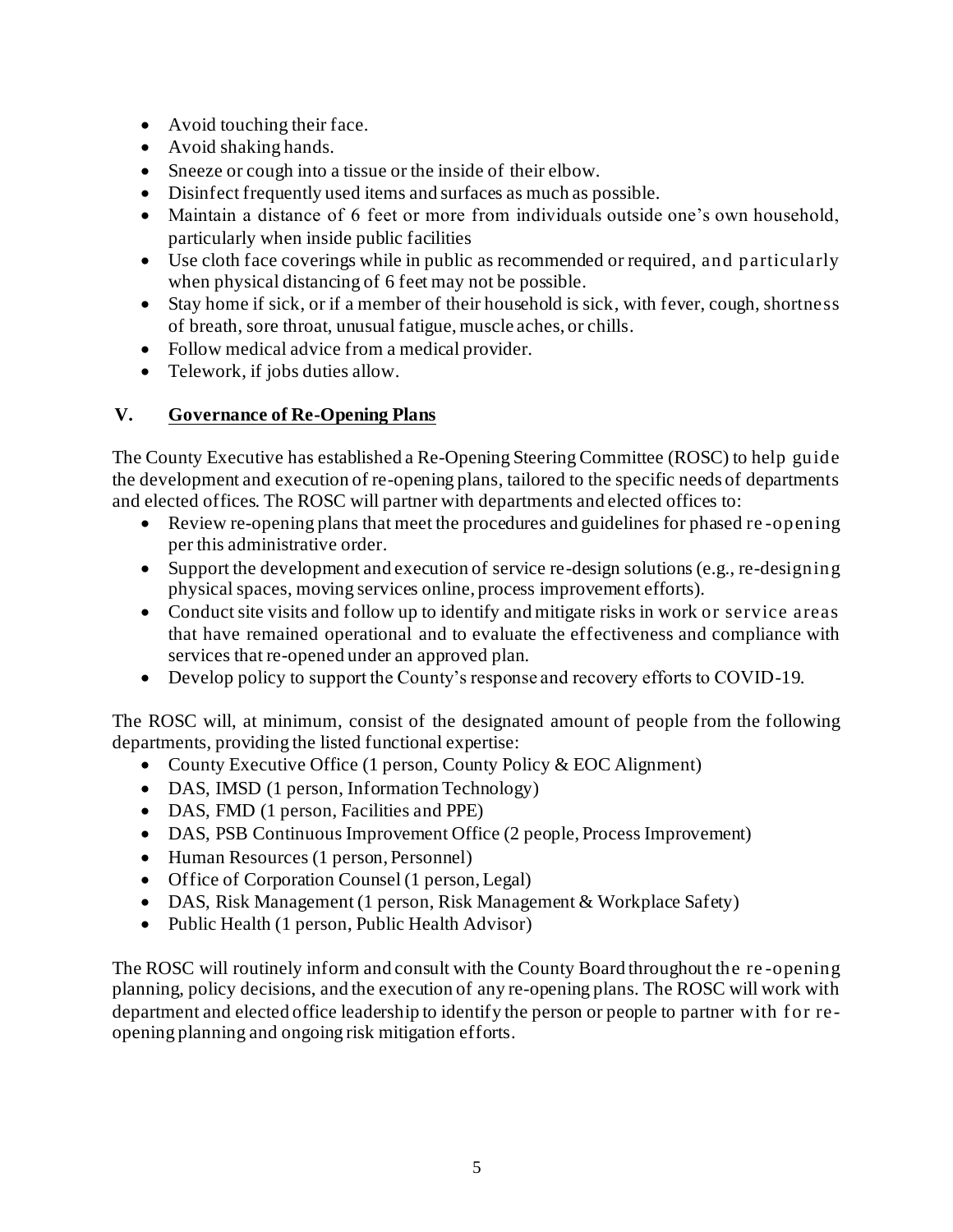Re-opening plans, the execution of these plans, and local policy decisions about services and resource needs will be collaboratively made between the ROSC, the elected official or department head, and the County Executive or Chief of Staff.

#### **VI. Risk Mitigation and Responsible Reopening Procedures and Guidelines**

Departments and elected offices with services that are fully or partially non-operational should follow the minimum requirements and recommendations below to inform the development of their re-opening plans. The guidance provided is informed by the best practices developed by the Medical College of Wisconsin (MCW),<sup>5</sup> State of Wisconsin's Badger Bounce Back Plan,<sup>6</sup> the federal Opening Up America Again Plan,<sup>7</sup> and OSHA Guidance on Preparing Workplaces for COVID-19.<sup>8</sup> The framework for re-opening is guided by the local MCW re-opening framework:



Below are the required and recommended operational risk reduction and re-opening minimum requirements to mitigate risk across services that have remained open as well as services that were fully or partially closed due to COVID-19. Minimum requirements are indicated by underlining; considerations for how to achieve the minimum requirement are provided based o n best practices, and leaders should consider their local context and needs in order to achieve the minimum requirement. **In general, if a department or elected office is not able to meet certain minimum requirements, they should clearly state why and work with the ROSC (who will facilitate consultations with Public Health Officials) to identify appropriate risk mitigation controls; not being able to meet a minimum requirement does not automatically mean a re-opening plan will not be approved.** 

<sup>&</sup>lt;sup>5</sup> <https://covid19.mcw.edu/restart>

<sup>&</sup>lt;sup>6</sup> <https://www.dhs.wisconsin.gov/publications/p02653a.pdf>

<sup>7</sup> <https://www.whitehouse.gov/openingamerica/>

<sup>8</sup> <https://www.osha.gov/Publications/OSHA3990.pdf>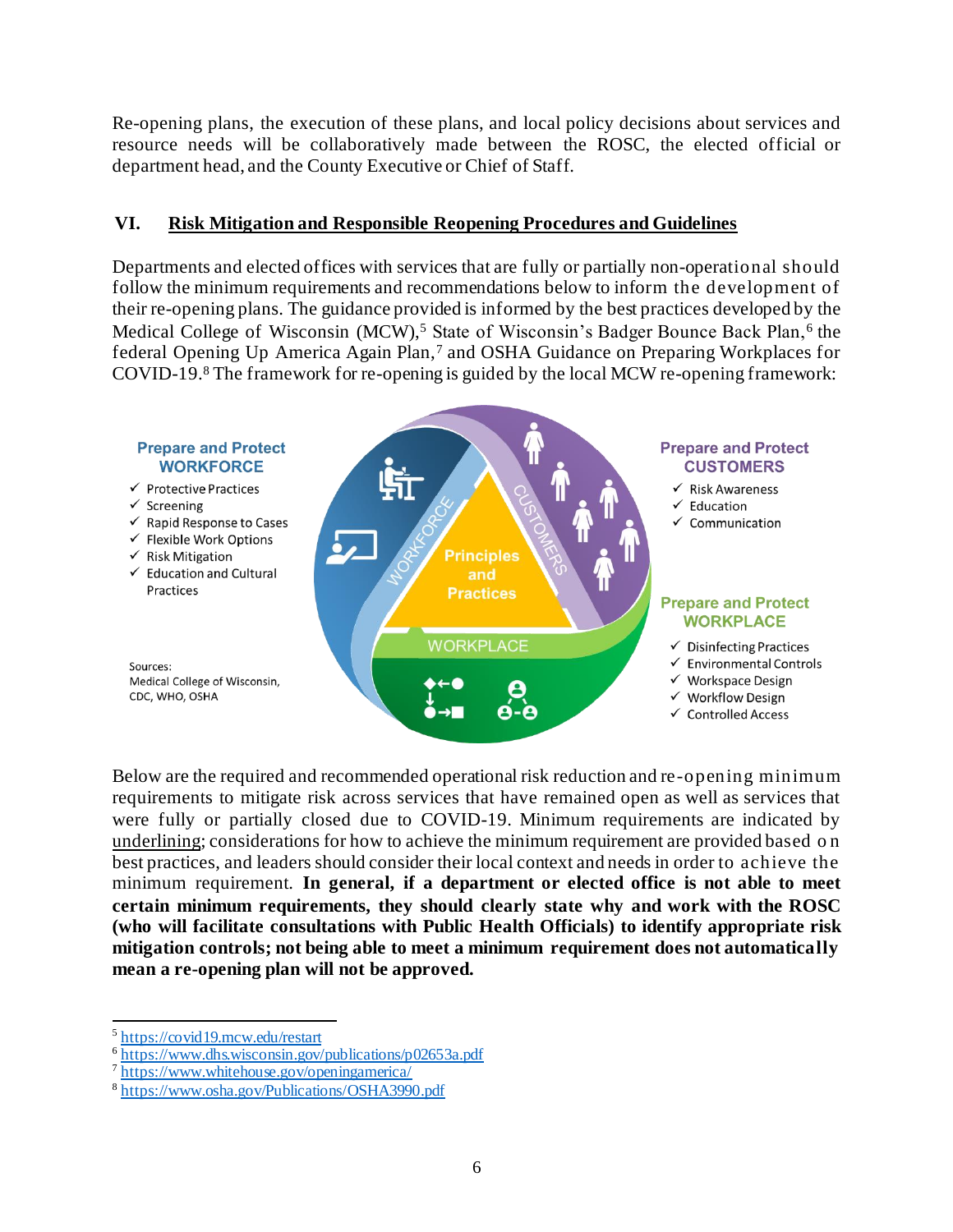While the City of Milwaukee's Order #4.4 provides an exemption for, "Essential Government Functions," the County will be adopting the more conservative capacity limit for non-essential, indoor and outdoor, public-facing facilities, at minimum, and will follow these more stringent guidelines for indoor and outdoor spaces whenever possible. The updates to the capacity limits are reflected in the table below and in the "Minimum Requirements for Re-Opening – Plan Template (Version 6)."

#### **Table 1. Summary of Capacity Limits at Milwaukee County Facilities Routine Operations**

**Indoor County Operations\*** (including areas where individuals are seated and/or eating or drinking, such as food service areas)

Lesser of: 50 percent of pre-COVID capacity OR 1 person per 30 square foot OR 500 people

**Outdoor County Spaces\*** (including areas used for County operations and events)

Lesser of: 75 percent of pre-COVID capacity OR 1 person per 30 square foot OR 1000 people

# **Special Events\*\***

**Indoor Special Events**\* (including rental spaces used for weddings and other events)

Lesser of: 50 percent of pre-COVID capacity OR 1 person per 30 square foot OR 500 people

**Outdoor Special Events**\* (including rental spaces used for weddings, picnics and other events) Lesser of: 75 percent of pre-COVID capacity OR 1 person per 30 square foot OR 1000 people

**\***All food and beverage service must be single serve. No buffets, salad bars, family-style meals. \*\*Dancing allowed so long as: masks required, distancing reminders on dance floor, no eating or drinking allowed on dance floor.

# **Table 2. Workplace**

Preparing the physical workplace prior to day one of reopening operations to the workforce and service users must be the first consideration once a green light is given to implement re-opening plans.

# **Workplace Minimum Requirements**

#### **Workspace and Workflow Controls**

- o Physical Distancing. Create a plan that promotes physical distancing of at least 6 feet. The plan should include, or at least consider, the following:
	- o **Indoor, closed, or confined County facilities, office spaces, or vehicles**.
		- o The number of people allowed in an indoor, closed or confined space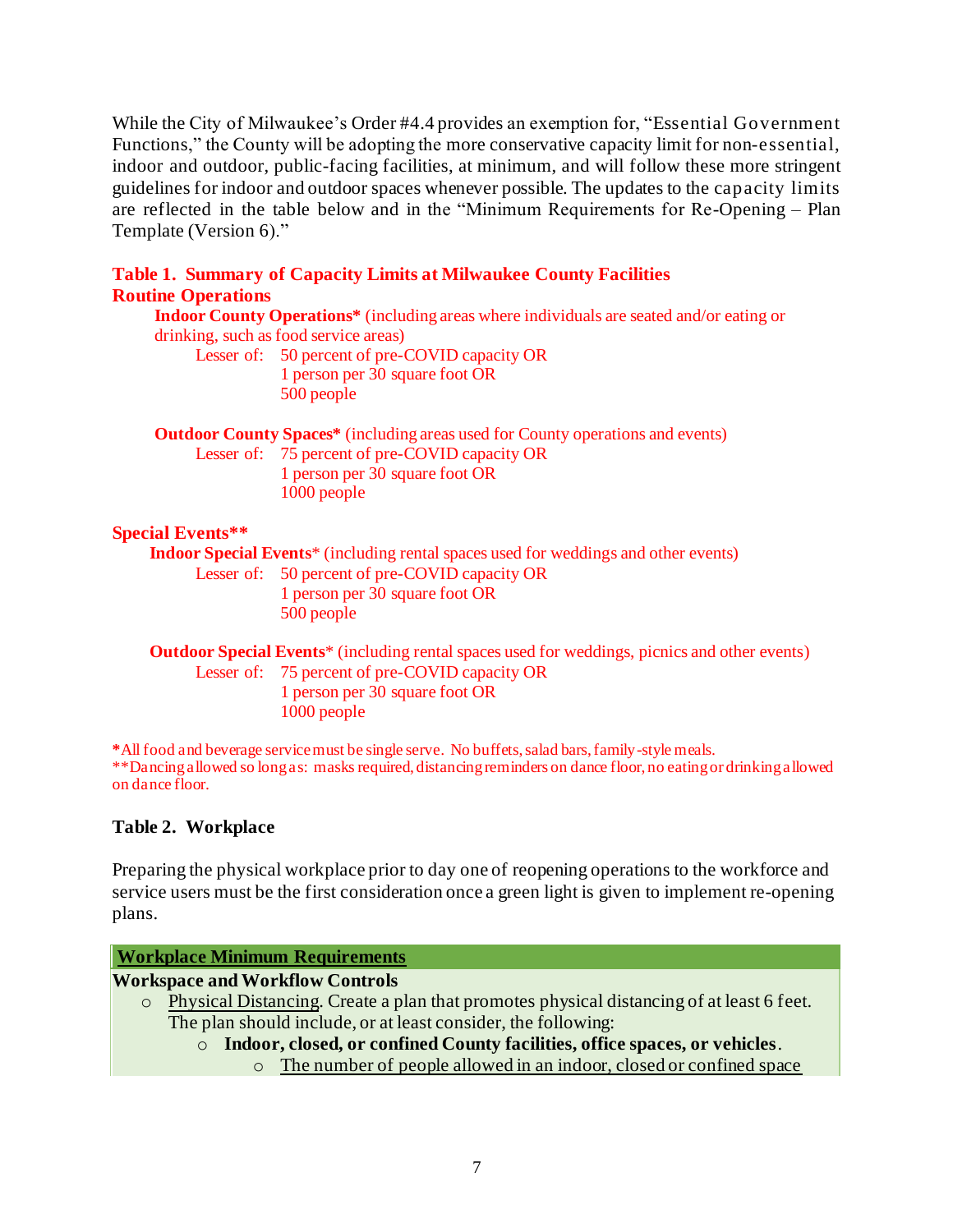|         |         | should be limited to <b>the lesser of</b> : 1) 50% (pre-COVID) capacity; 2) 1                                                            |
|---------|---------|------------------------------------------------------------------------------------------------------------------------------------------|
|         |         | person per 30 square feet of usable space; <sup>9</sup> or 3) 500 people in the                                                          |
|         |         | enclosed area at a time.                                                                                                                 |
|         | $\circ$ | All shared rooms must have a room capacity sign <sup>8</sup> posted,                                                                     |
|         |         | including: elevators; conference rooms; and shared spaces, such as                                                                       |
|         |         | lunchrooms, breakrooms, and bathrooms.                                                                                                   |
|         | $\circ$ | Staggered use of shared spaces.                                                                                                          |
|         |         | o Control access to and circulation within County facilities.                                                                            |
|         |         | o Evaluate the flow of customers to increase space between and                                                                           |
|         |         | avoid contact with each other and County staff (i.e., entry way                                                                          |
|         |         | queues/lines, one-way aisles, wider aisles, necessary waiting                                                                            |
|         |         | areas).                                                                                                                                  |
|         | $\circ$ | Use lines on floor or ground and arrange furniture to increase                                                                           |
|         |         | awareness of space distance.                                                                                                             |
|         | $\circ$ | Control vendor/contractor access. Verify they have a pandemic                                                                            |
|         |         | preparedness plan and are complying. (See Contracting Procedures                                                                         |
|         |         | Admin. Order 20-11).                                                                                                                     |
|         |         | o Eliminate "back door" entrances and evaluate access at loading<br>docks.                                                               |
|         |         |                                                                                                                                          |
| $\circ$ |         | Workstations should be set up with at least 6 feet of distance between                                                                   |
|         |         | people; whenever possible, workstations without a barrier between<br>employees (e.g., cubicles) should be configured so employees do not |
|         |         | directly face each other.                                                                                                                |
|         |         | o If physical distancing between workstations is not possible, install                                                                   |
|         |         | barriers or partitions at least 5' high between stations in use (e.g.                                                                    |
|         |         | consider in combination with staggered work shifts).                                                                                     |
|         | $\circ$ | Whenever possible, employees should have a designated work                                                                               |
|         |         | station to minimize the number of people sharing space.                                                                                  |
| $\circ$ |         | Breakrooms, kitchen seating areas, or other sitting areas (not including                                                                 |
|         |         | necessary waiting areas) may be used with the following protocols:                                                                       |
|         | $\circ$ | Encourage employees to spend break or mealtimes outdoors or at                                                                           |
|         |         | their workspaces.                                                                                                                        |
|         | $\circ$ | Post signs to remind employees about risk mitigating protocols.                                                                          |
|         |         | (see Appropriate Signage section below).                                                                                                 |
|         | $\circ$ | Reduce occupancy of the break room to ensure no more than 50%                                                                            |
|         |         | occupancy or 1 person per 30 square feet at any time.                                                                                    |
|         | $\circ$ | Stagger break/lunch times to minimize occupancy of shared                                                                                |
|         |         | break/lunchroom spaces.                                                                                                                  |
|         | $\circ$ | Remove chairs and space tables so that a distance of 8 feet                                                                              |
|         |         | between employees is maintained at all times.                                                                                            |
|         | $\circ$ | Have adequate disinfectant, hand sanitizer, hand soap and towels                                                                         |

<sup>&</sup>lt;sup>9</sup> "Usable space" means the space that can and will be used by people. For example, if only half of a room will be used for a meeting or event, then the square footage should be for the half of the room that will be used. Furthermore, if there are large fixtures in a room that prohibit people from using the space (e.g., a large table), then that space should be excluded from the square footage calculation because it is not usable.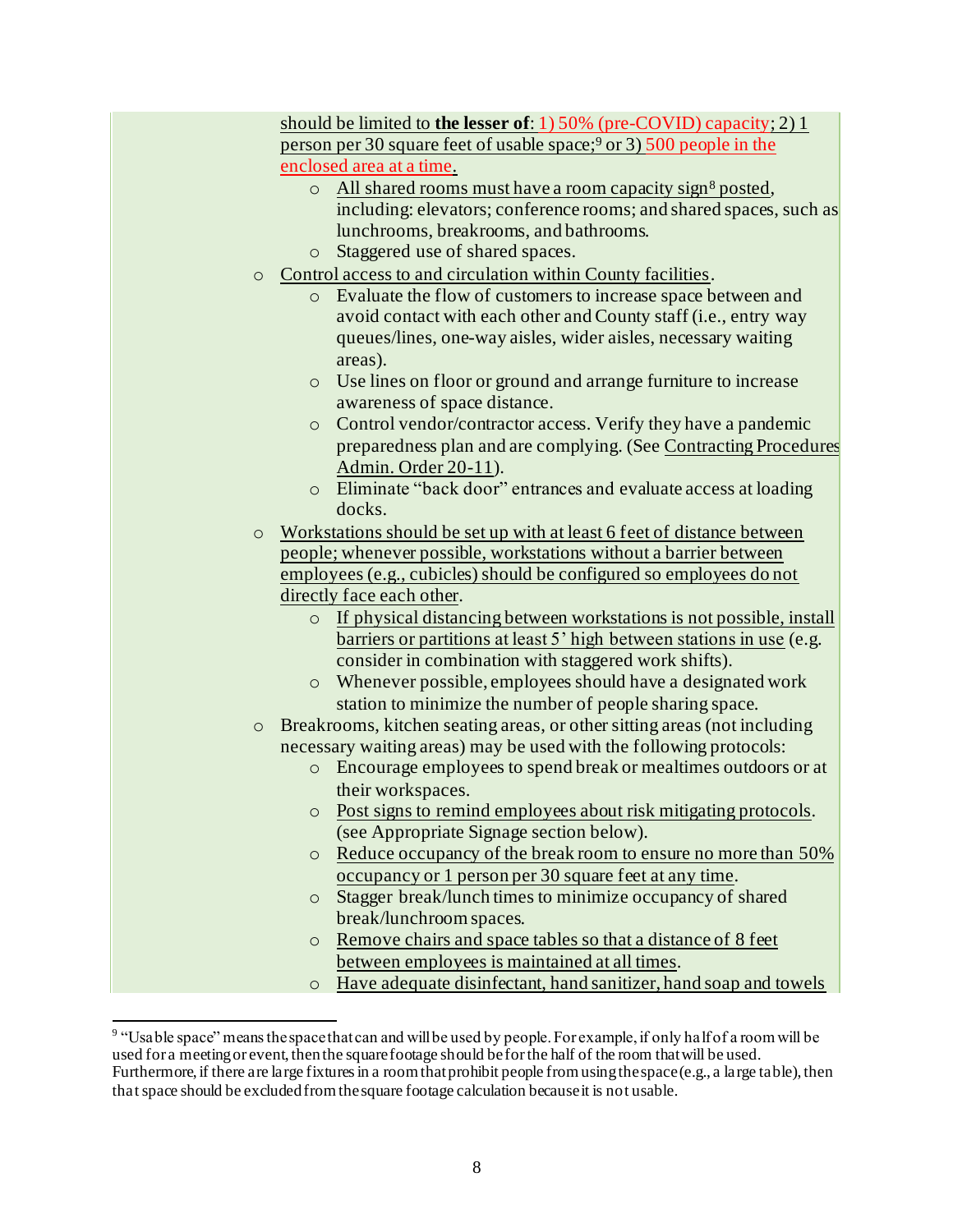| at all hand washing stations in break rooms at all times.                                                |
|----------------------------------------------------------------------------------------------------------|
| Employees should disinfect the dining/seating area they will use<br>$\circ$                              |
| before and after each use.                                                                               |
| Prop open doors and, in rooms with more than one door, designate<br>$\circ$                              |
| one for entering and one for exiting.                                                                    |
| Avoid cleaning dirty dishes while at work; dirty dishes should be<br>$\circ$                             |
| brought home for cleaning to avoid sharing dirty sinks, sponges,                                         |
| etc.                                                                                                     |
| Work Vehicles should have no more than 2 people at a time and face<br>$\circ$                            |
| masks worn at all times. Proper cleaning of the vehicle after use is also                                |
| mandatory. <sup>10</sup>                                                                                 |
| Certain public health and safety functions may be exempt, such as law<br>$\circ$                         |
| enforcement and emergency services in specific, rare circumstances.                                      |
| Members of the same household are not required to physically distance<br>$\circ$                         |
| from each other. When applicable, departments can structure exemptions                                   |
| to physical distancing in certain spaces (e.g., sitting at a picnic table, using                         |
| an elevator). However, each member of the household still counts                                         |
| individually towards the mass gathering requirement of the lesser of 50%                                 |
| capacity, 1 person per 30 sq ft, or 500 people in confined spaces.                                       |
| Outdoor and open spaces on County property.<br>$\circ$                                                   |
| The number of people allowed in an outdoor, closed or confined space<br>$\circ$                          |
| should be limited to <b>the lesser of</b> : 1) 75% (pre-COVID) capacity; 2) 1                            |
| person per 30 square feet of usable space; or 3) 1000 people in the                                      |
| enclosed area at a time.<br>Picnic tables, outdoor eating areas, or similar outdoor seating areas within |
| $\circ$<br>a controlled environment should not be available for use unless they are                      |
| spaced 8 or more feet apart and sanitized following every use.                                           |
| If seating areas open to the public do not have County attendants<br>$\circ$                             |
| present, then these areas should be viewed within a "use at your                                         |
| own risk" context.                                                                                       |
| Control circulation of people in outdoor areas and open spaces<br>$\circ$                                |
| o Evaluate the flow of customers to increase space between and                                           |
| avoid contact with each other and County staff (i.e., pedestrian                                         |
| lines and walkways).                                                                                     |
| Appropriate Signage. In order to establish a consistent message regarding COVID-19<br>$\circ$            |
| public health guidelines and requirements for County facilities and property, ROSC-                      |
| approved signs must be posted in appropriate areas. Signage will be available through                    |
| HOC Graphics and can be ordered by departments and elected offices via Marketplace                       |
| Central. Departments may also print signs locally. Departments are responsible for                       |
| posting signs in employee work areas and departments managing facilities are                             |
| responsible for posting signs in public areas. Signs are updated as new needs are                        |

identified and can be accessed o[n SharePoint](https://milwaukeecountywi.sharepoint.com/sites/SignsforCOVID-19/SitePages/Signs.aspx).<sup>11</sup>

o **Cleaning Shared Surfaces**: Should be posted in communal work areas, including

<sup>&</sup>lt;sup>10</sup> <https://www.cdc.gov/coronavirus/2019-ncov/community/organizations/disinfecting-transport-vehicles.html>

<sup>&</sup>lt;sup>11</sup> <https://milwaukeecountywi.sharepoint.com/sites/SignsforCOVID-19/SitePages/Signs.aspx>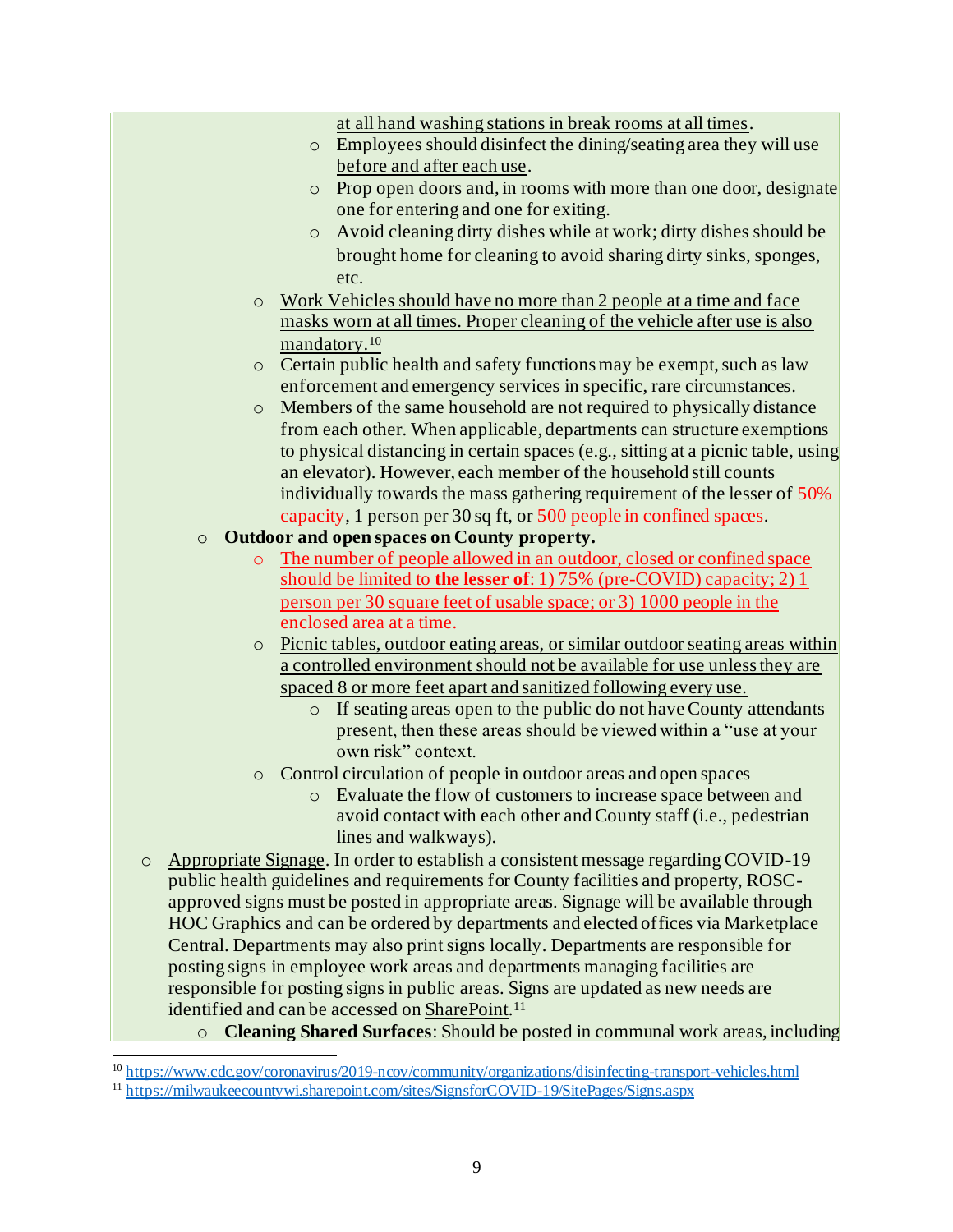kitchens, common areas, and cubicle areas.

- o **Do Not Enter If Symptomatic**: Should be posted at entry points to facilities and public entrances to department services, both indoor and outdoor.
- o **Elevator Capacity**: Should be posted on the outside door of elevators on all floors and on the inside of the elevator. Departments will typically use the 2 person max version for standard elevator sizes; freight elevators may use 3 person max version.
- o **Face Mask Dispensing Station**: File contains 3 signs that can be used in part or in combination at face mask distribution stations.
- o **Face Masks Required**: Should be posted throughout facilities and on County grounds in employee and public-facing areas.
- o **Face Masks Required Beyond this Point**: Should be posted at controlled entry points for reminders to both employees and the public.
- o **Hand Washing**: Should be posted above sinks in bathrooms and kitchens.
- o **Physical Distancing**: Should be posted throughout facilities and on County grounds in employee and public-facing areas.
- o **Room Capacity**: Should be posted on any room in which there may be more than one person in the room at a time (e.g., conference rooms, kitchens).
- o **Courtesy Seating:** Should be placed in public seating areas, especially where seating is limited.
- o **Household Seating:** Should be placed in public seating areas where chairs may be clustered together to allow members of a household to sit together.

#### **Environmental Controls**

- o Masks, cloth or disposable (if available), should be distributed at entry points per the policy and procedures in the ["Universal Face Mask Policy and Procedures](https://county.milwaukee.gov/EN/COVID-19)  [Administrative Order \(20-14\)](https://county.milwaukee.gov/EN/COVID-19)".<sup>12</sup>
- o Hand sanitizer should be available at transaction points, entry points, in communal areas with high touch points, and throughout facilities.
- o Increase ventilation.
	- o Increase ventilation rates.
	- o Increase the percentage of outdoor air that circulates into the system.
	- o Keep bathroom doors propped open (when not an invasion of privacy).
	- o Doors in facilities should be propped open, unless doing so is a violation of code, a threat to safety, or poses a similar type of problem.
- o Limit all communal touch-points.
	- o All trash and recycling bins should not require a person to touch the container in order to dispose of something (e.g., remove lids or flaps).
	- o Eliminate shared workspaces. (e.g., in combination with staggered work shifts)
	- o Discourage people from using other workers' phones, desks, offices, writing utensils, white board markers, or other work tools and equipment, when possible.
		- o If necessary, post signs requiring users to clean and disinfect communally used equipment (e.g., printers, desktop computers) before and after use and make sanitizers available in the area.

<sup>12</sup> <https://county.milwaukee.gov/EN/COVID-19>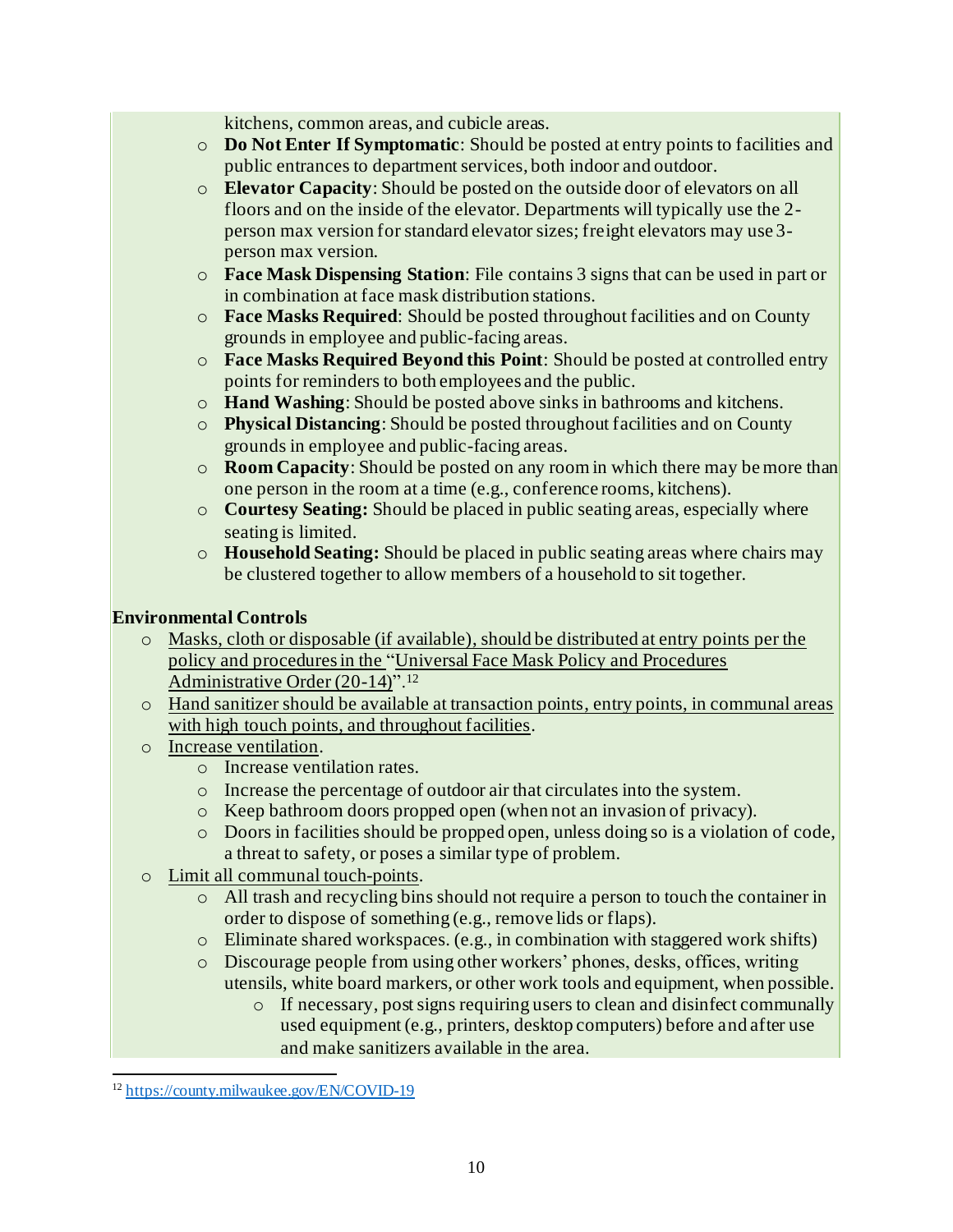- o Install controls at transaction points that work to minimize touch-points and areas of close contact. If possible:
	- o Avoid or limit the exchange of objects during a transaction (e.g., employee should avoid physically taking a license or credit card).
	- o Place a barrier between the employee and customer.
	- o Sanitize any equipment (e.g., credit card readers) between each use and provide plastic covers and disposable digit touchers.
- o Vending machines can remain operational and should be treated as a high-touch point subject to increased cleaning and disinfecting; the hand washing sign should be posted on or near the machine.
- o Water fountains and bottle filling stations can remain operational and should be treated as a high-touch point subject to increased cleaning and disinfecting; if both are available in a given unit, signage should be posted to encourage people to use the touchless bottle sensor.

#### **Cleaning and Disinfecting**

- o Pre-opening and ongoing cleaning and disinfecting protocols should follow CDC guidelines for their industry and identify they are meeting those guidelines. <sup>9</sup> Generally, some considerations are:
	- o Provide ready access to cleaning and disinfecting supplies to all employees.
	- o Develop comprehensive touch-point disinfection protocols.
	- o Review any cleaning contracts with janitorial services to ensure each facility is maximizing cleaning of high surface touch-points (especially in public areas) and there is ongoing sanitation throughout the day. Additional cleaning and disinfecting protocols should be assigned to staff if janitorial services aren't available for routine (every 2 to 3 hours) daily disinfecting.
	- o See the CDC's website on [Cleaning and Disinfecting a Facility.](https://www.cdc.gov/coronavirus/2019-ncov/community/disinfecting-building-facility.html)

#### **Food Service Areas**

- o Cafeterias currently closed will remain closed unless they are able to accommodate pickup or walk-up service that meets mass gathering (the lesser of 50% capacity, 1 person per 30 square feet, or 500 total people) and physical distancing (>6 feet between people) requirements. **If pick-up service is available**:
	- o Cash payments are allowed; hand sanitizer should be available at point of payment, and employees should wash their hands every 2-3 hours.
	- o Online ordering and payment methods (or other touchless methods) are preferred.
	- o If seating is available:
		- o For enclosed spaces, the number of people should be limited to the lesser of either 50% capacity, 1 person per 30 square feet, or 500 total people in the seating area at a time, including staff.
		- o Tables should be at least 8 feet apart for both indoor and outdoor seating areas. Members of a household do not need to physically distance themselves from each other.
		- o Tables and seats should be sanitized between each use.
		- o There should be no shared condiment, utensil, or similar area; all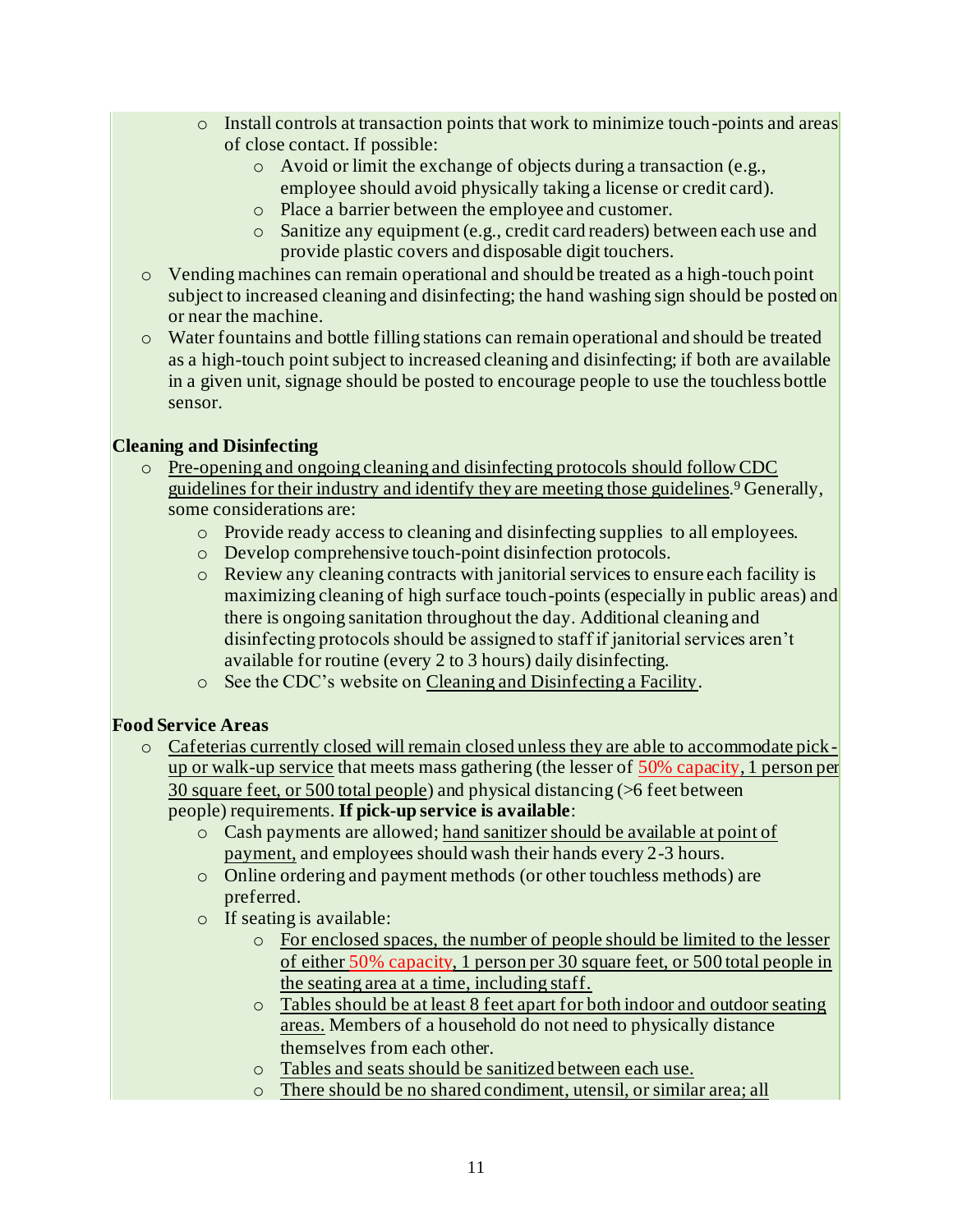condiments and utensils should be provided by the food vendor.

- o Potlucks, buffets, or similar shared food services are prohibited.
- o It is recommended that indoor seating areas for food not be made available for employees and guests waiting for food. It is best for employees and guests to go back to a properly-distanced work or waiting space.

# **Retail Shops (Gift Shops and Pro Shops)**

- o Stand-alone gift shops and pro shops with entrances to the outside may be open with the following procedures in place:
	- o Capacity set as **the lesser of**: 1) 50% (pre-COVID) capacity; 2) 1 person per 30 square feet of usable space; or 3) 500 total people in the enclosed area at a time.
	- o Cash payments are allowed; hand sanitizer should be available at point of payment and employees should wash their hands every 2-3 hours.
	- o Develop a plan for physical distancing for customers in line for entry, as well as between customers and employees inside the shop.

**Indoor Event Spaces**: Milwaukee County will receive re-opening plans for indoor events. Reopening plans for indoor events are subject to the guidelines in this order, with the additional guidelines and requirements:

- The number of people allowed in an indoor, closed or confined space should be limited to **the lesser of**: 1) 50% (pre-COVID) capacity; 2) 1 person per 30 square feet of usable space;<sup>13</sup> or 3) 500 total people in the enclosed area at a time.
- A re-opening plan should be submitted for the facility space itself and should identify how the facility environment will meet the requirements in this order.
	- o The managing department of the facility should work with the ROSC to conduct an HVAC assessment and make any possible enhancements that could improve compliance with CDC guidelines.<sup>14</sup>
- At this time, the County will only consider <u>re-opening plans for indoor event spaces in</u> which a seat will be provided for each attendee to help control physical distancing.
	- o Presenters, speakers, or similar persons do not need to be seated, but should be physically distanced from each other and adhere to face mask requirements.
- As part of the event space re-opening plan, the submitting department should include floor plans for different types of events that they would like reviewed. Departments would be expected to rent out the space in accordance with pre-approved floor plans. Renters should agree to not alter the floor plan at the time of rental.
	- o If a different floor plan is required for an event, a department may either submit a new floor plan to add to their inventory or may submit a re-opening plan to the ROSC for the specific event needing a different setup.
- Virtual attendance should be available and encouraged whenever possible for individuals at high risk<sup>15</sup> (or in a household with someone at high risk) or for individuals who cannot

<sup>&</sup>lt;sup>13</sup> "Usable space" means the space that can and will be used by people. For example, if only half of a room will be used for a meeting or event, then the square footage should be for the half of the room that will be used. Furthermore, if there are large fixtures in a room that prohibit people from using the space (e.g., a large table), then that space should be excluded from the square footage calculation because it is not usable.

<sup>&</sup>lt;sup>14</sup> <https://www.cdc.gov/coronavirus/2019-ncov/community/office-buildings.html>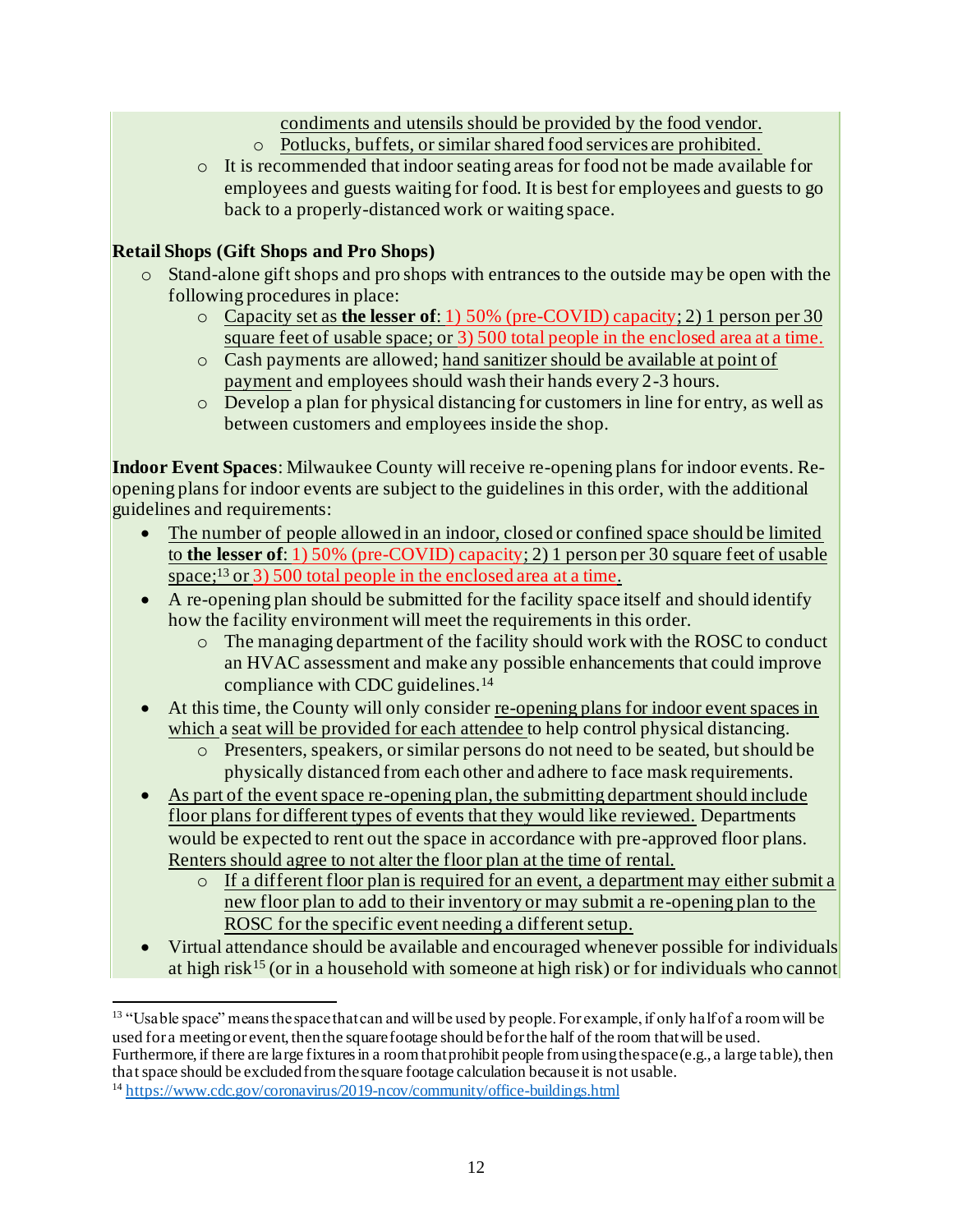wear a face mask.

- Physical distancing of 6' between chairs and people should be maintained at all times. o Members of a household may sit together without physically distancing.
- The re-opening plan should include the capacity set for the space and the underlying calculation (e.g., room dimensions minus any unusable floor space).
- In general, chairs should not be set up with anyone directly facing someone outside of their household.
- If breakout sessions are being included as a floor plan for approval, which may result in people needing to face each other, then:
	- o There should be at least 8' of distance between people facing each other.
	- o Renters should design break-out sessions so attendees are with the same (or nearly the same) group of people whenever with their smaller group. Activities that encourage intermingling of people should generally be avoided or minimized.
- Dancing is permitted at events so long as masks are required, distance reminders are clearly marked on the dance floor, and no eating or drinking is allowed on the dance floor.
- If food and/or beverages are being served during the event:
	- o All food, beverages, cutlery, condiments, napkins and similar items should be individually packaged and distributed. Buffets, potlucks, cutlery, condiment and other shared food service is not permitted.
	- o Alcoholic beverages may be served with the following restrictions:
		- There will be no walk-up bar service; Drinks will be served at people's seats.
		- Guests should consume beverages while seated with proper spacing between chairs (minimum of 8'); people should not be gathering with people outside their household while eating or drinking.
	- o People should eat in their chairs or outside; if food service is available, chairs must be spaced at least 8' apart while people are eating to help mitigate risks from people not being able to wear face masks.<sup>16</sup> Members of a household may sit together.
- Cleaning and Enforcement
	- o Departments may introduce fees to meet required cleaning protocols.
	- o Departments may introduce fees to help oversee adherence to policies(e.g., additional security or staffing).
	- o At least one (1) event staff person must be present to oversee enforcement of event policies for events over 100 people where food and/or alcoholic beverages are being served.

<sup>15</sup> <https://www.cdc.gov/coronavirus/2019-ncov/need-extra-precautions/people-at-increased-risk.html>

<sup>&</sup>lt;sup>16</sup> When creating floor plans for approval, it is recommended that the department recommend a floor plan for when food is not available for a certain set-up and a companion plan for the setup for when food will be available at the event.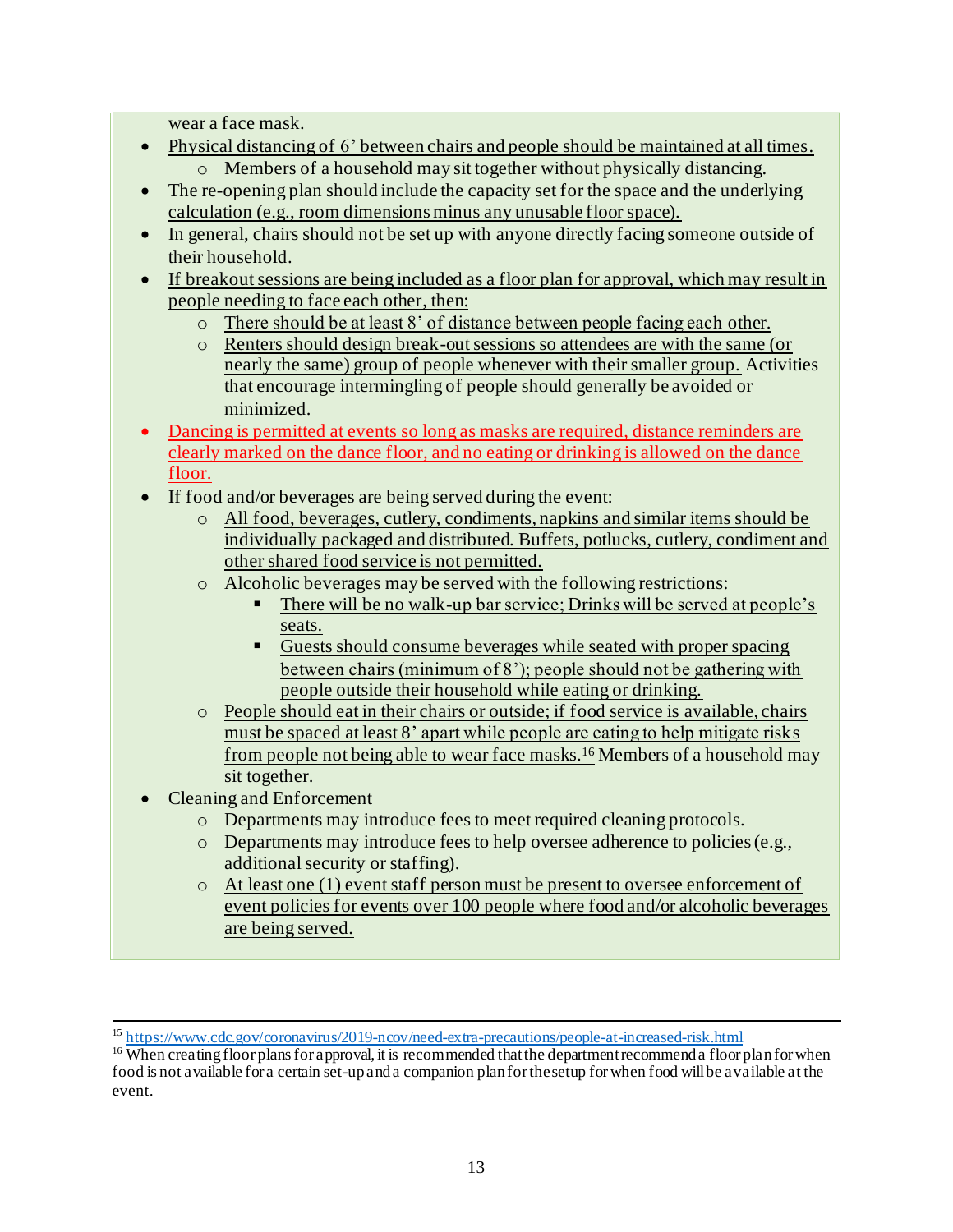# **Table 3. Employees & Contractors**

Employees and Contractors returning to worksites should enter the workplace on day one with knowledge of any new or changed work practices and understand what will be expected of them.

# **Employees & Contractors Minimum Requirements**

## **Reporting to County Facilities**

- o Employees who are able to telework, fully or in-part, should continue to do so.
- o Any symptomatic employees or contractors should not report to work.
	- $\circ$  If a symptomatic person does report to work, they should be sent home. Continue following procedures, including return to work procedures, per the [Responding to](https://countyconnect.milwaukeecountywi.gov/files/county/county-executive/RespondingtoConfirmedCOVID-19CasesorSymptomaticIndividualsandTheirCloseContacts20-7v11.pdf)  [Symptomatic Individuals Admin. Order 20-7](https://countyconnect.milwaukeecountywi.gov/files/county/county-executive/RespondingtoConfirmedCOVID-19CasesorSymptomaticIndividualsandTheirCloseContacts20-7v11.pdf).
- o Physical Distancing. Create a plan with flexible work options and practices aimed at minimizing contact from occurring within 6 feet.
	- o Limit in-person meetings, including pre-shift roll call. Remote meetings should be maximized and in-person meetings should be minimized.
		- o If necessary, conduct meeting in a room large enough to accommodate attendees (limiting number of people to the lesser of 50% capacity, 1 person per 30 sq ft, or 500 people).

#### **Protective Practices**

- o Face masks are required for all employees and contractors without a qualifying exemption. Please see ["Universal Face Mask Policy and Procedures Administrative](https://county.milwaukee.gov/EN/COVID-19)  Order  $(20-14)$ " for details.<sup>17</sup>
- o Avoid or limit work practices that may cause the spread of the virus.
	- o Avoid all unnecessary physical contact with other people (e.g., shaking hands).
	- o Discourage people from using other workers' phones, desks, offices, writing utensils, white board markers, or other universal work tools and equipment, when possible.
		- o If necessary, post signs requiring users to clean and disinfect communally used equipment (e.g., printers, desktop computers, refrigerators, microwaves, time clocks, etc.) before and after use and make sanitizing supplies available in the area.
	- o Prohibit sharing food, crockery, utensils, cups, and other personal hygiene items.
	- o Institute a clean desk policy, requiring employees to keep their desk clear from clutter and unnecessary paperwork to enable easier cleaning.
- o Protocol for required hand washing at least every 2-3 hours for employees/contractors.
	- o If soap and running water are not immediately available, provide alcohol-based hand sanitizer or rubs containing at least 60% alcohol.<sup>10</sup>

# **Symptom Screening**

o Please refer to COVID-19 Health Screening Policies and Procedures Administrative Order 20-17.

<sup>17</sup> <https://county.milwaukee.gov/EN/COVID-19>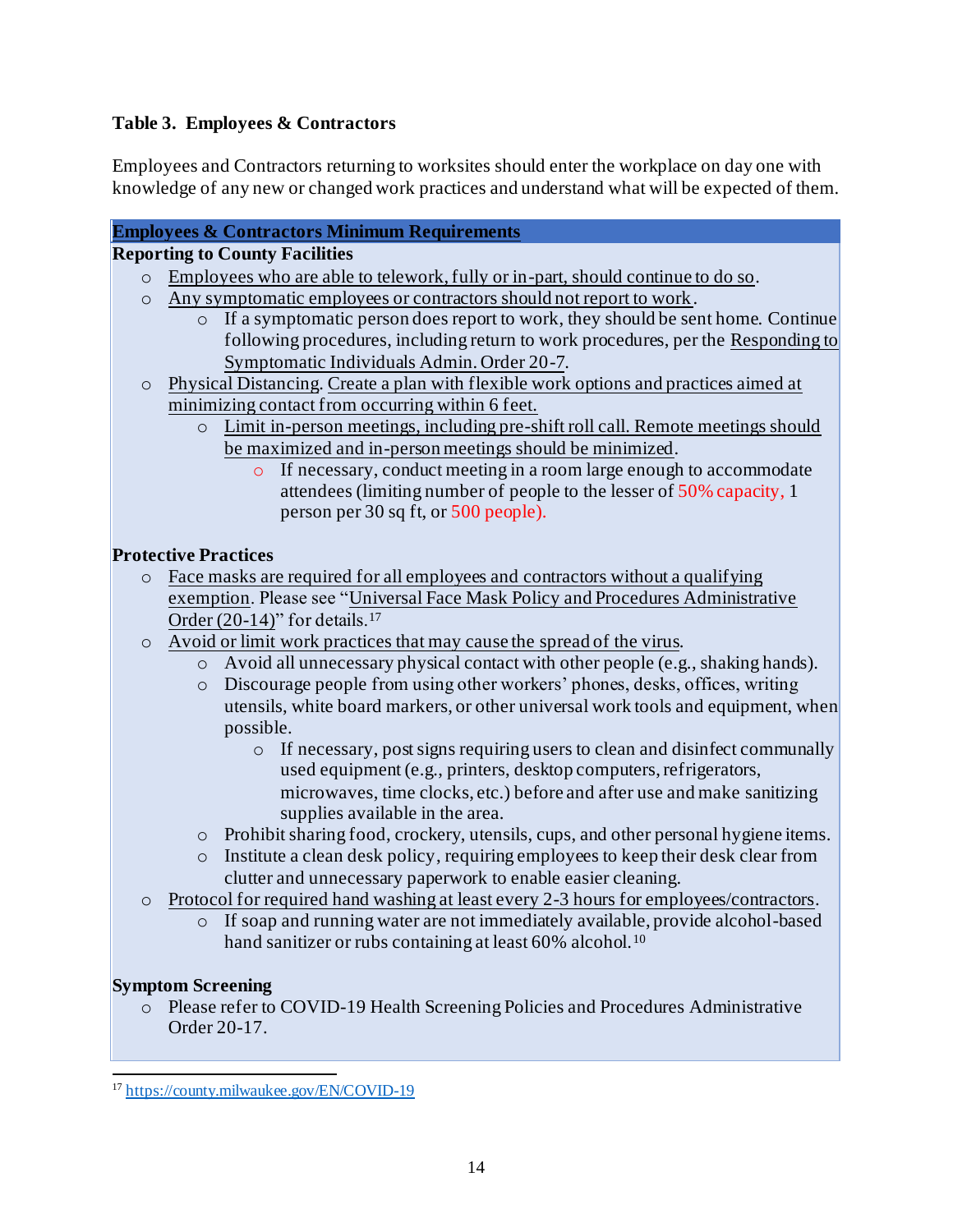#### **Communication and Training**

| $\circ$ Reopening plans should include a plan for communicating to employees new        |
|-----------------------------------------------------------------------------------------|
| requirements and procedures (e.g., face coverings, physical distancing, screening) that |
| are expected in the workplace prior to reporting to work, such as:                      |

- o Universal hygiene methods aimed at preventing infection and stopping the spread
- o Face covering and physical distancing expectations
- o Job- or task- specific education, such as:
	- o Additional cleaning and disinfecting protocols within their area or duties
	- o Appropriate PPE usage (e.g., what PPE is appropriate, donning and doffing methods)
	- o How to effectively communicate and enforce physical distancing guidelines to service users

#### **Table 4. Service Users and Visitors**

#### **Service Users and Visitors Minimum Requirements**

# **Entry to County Facilities or Property**

- o If possible, stagger arrival of service users.
	- o An appointment system is highly encouraged for services, whenever possible.

#### **Protective Practices**

- o Face masks are required for all visitors and service users ages 3 and over to indoor County facilities and outdoor areas where physical distancing is impossible or unlikely to be consistently maintained unless person has a qualifying exemption. Please see "Universal Face Mask Policy and Procedures Administrative Order  $(20-14)$ " for details.<sup>18</sup>
- o Face masks should be distributed and worn upon entry to County facilities. The department or elected office managing controlled entry points will be responsible for managing the local procedures and processes for mask distribution.
	- o Departments and elected offices should plan on keeping spare masks in their offices inside of the facility for people who show up without a mask.

#### **Symptom Screening**

o Please refer to COVID-19 Health Screening Policies and Procedures Administrative Order 20-17.

**High-Risk Visitors or Service Users:** Consider a plan for visitors or service users that are highrisk for COVID-19 complications and death, such as older adults or people of any age who have serious underlying medical conditions. 19

- o Have a virtual option in place for someone who has identified themselves as high risk.
- $\circ$  Offer deferment plans or alternate participation mechanisms to mitigate risks to high-risk individuals.
- $\circ$  Offer specific times of the week, ideally after a cleaning, that is designated for high risk individuals or groups, and enforce proper physical distancing and face coverings

<sup>18</sup> <https://county.milwaukee.gov/EN/COVID-19>

<sup>19</sup> <https://www.cdc.gov/coronavirus/2019-ncov/need-extra-precautions/people-at-increased-risk.html>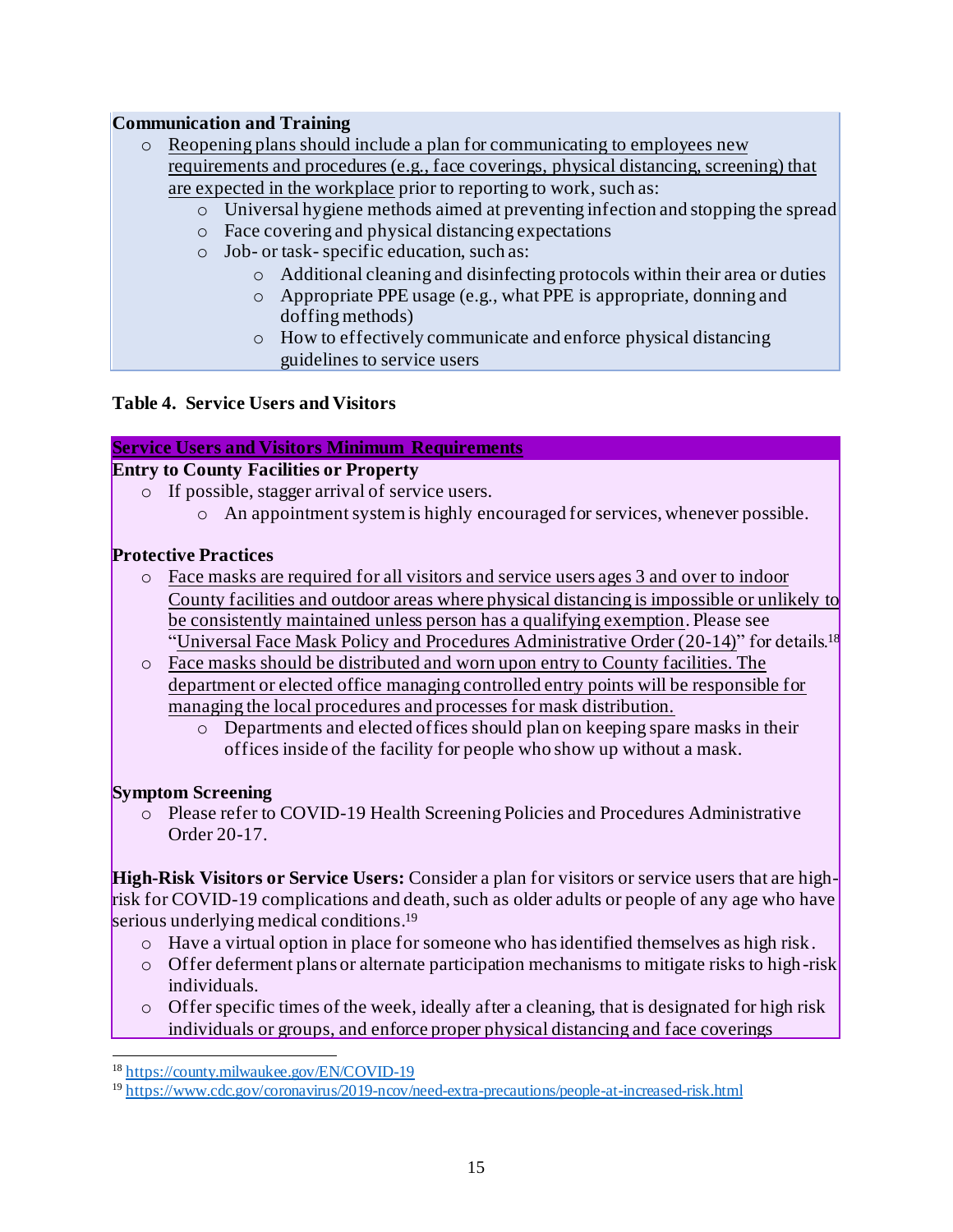requirements by all during that time.

#### **Communications Plan:**

- o How will service users know about changes and new expectations for accessing the service?
- o How will service changes, including new expectations for accessing the service (e.g., appointment only, face mask required), be communicated to service users?
- o Where will this information be available?
- o How will information be distributed?
- o If special accommodations are available for high-risk service users, how will you communicate about available accommodations?
- o Have a communications plan for how service changes, including new expectations for accessing the service (e.g., appointment only, face mask required, online option), will be communicated to service users.
	- o Clearly request use of enterprise-wide communication channels for information dissemination (e.g., County press release, website update, social media post).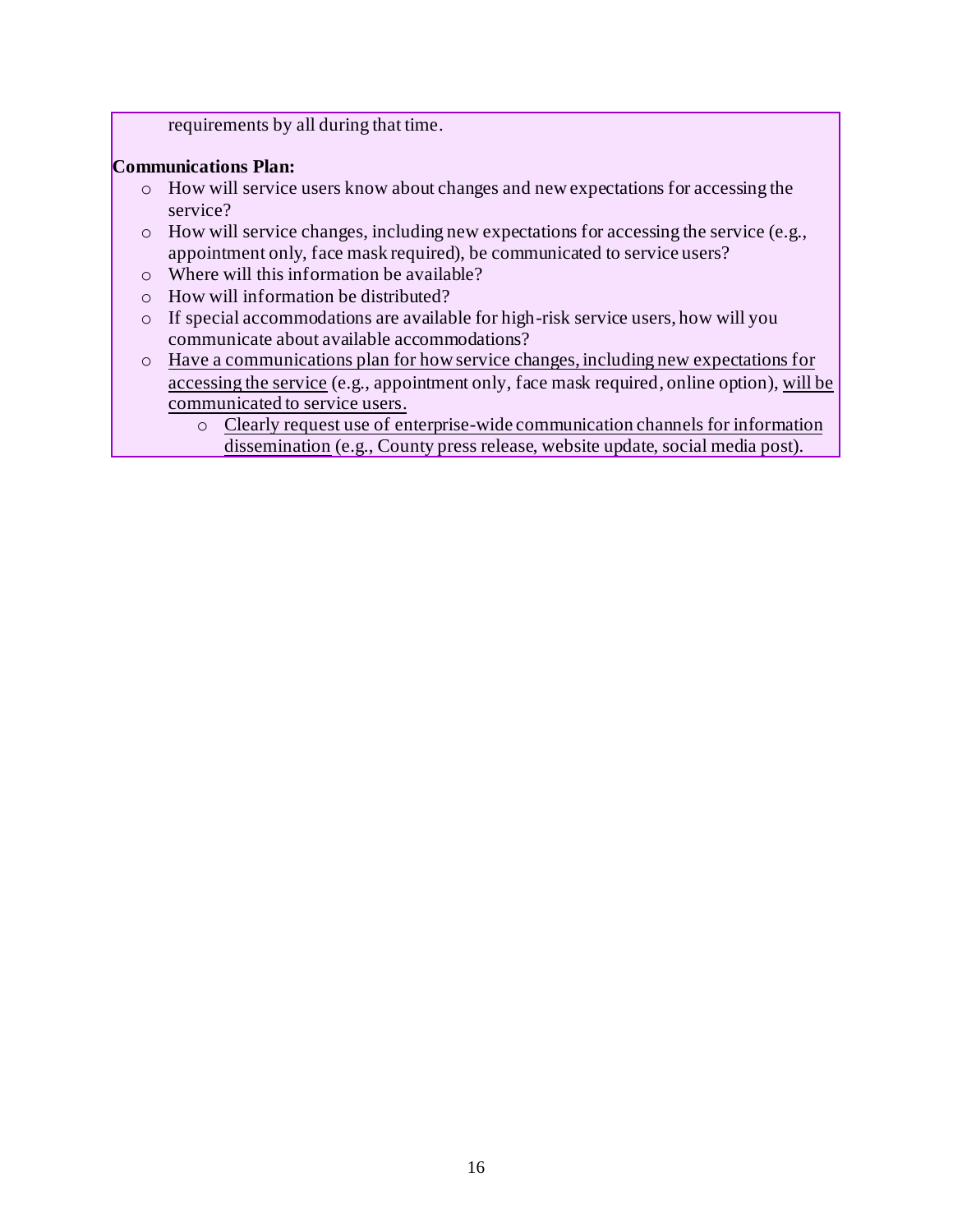# **Minimum Requirements for Re-Opening – Plan Template (Version 6)**

**Department or Elected Office Name:** 

**Service or Program:** 

**Short Description of Service (1 – 3 sentences):** 

Please fill in all relevant information using the tables below, which structure questions around the minimum requirements in the "Re-Opening Guidance for Milwaukee County Services and Facilities." If a requirement is not applicable, leave blank or write N/A. Answers should be concisely written.

# **1. Workplace**

| <b>Workspace and Workflow Controls</b>                      |  |
|-------------------------------------------------------------|--|
| Please explain your plan for Physical Distancing. (Note:    |  |
| Your plan should promote physical distancing of at least    |  |
| 6 feet.                                                     |  |
|                                                             |  |
| Please explain your capacity limits for covered by this re- |  |
| opening plan, including the underlying calculation(s)       |  |
| (Note: For indoor, confined spaces capacity should be       |  |
| set to the lesser of 1) 50% (pre-COVID) capacity; 2) 1      |  |
| person per 30 square feet of usable space; or 3) 500        |  |
| total people in the enclosed area at a time.)               |  |
|                                                             |  |
| Confirm that all shared rooms will have a room capacity     |  |
| sign posted, including conference rooms, break rooms,       |  |
| restrooms, and other shared spaces.                         |  |
|                                                             |  |
| What is your plan for addressing the flow of customers      |  |
| to increase space between and avoid contact with each       |  |
| other and County staff (i.e., entry way queues/lines,       |  |
| one-way aisles, wider aisles, necessary waiting areas)?     |  |
|                                                             |  |
| Confirm that your workstations are set up with at least 6   |  |
| feet of distance between people and that stations are       |  |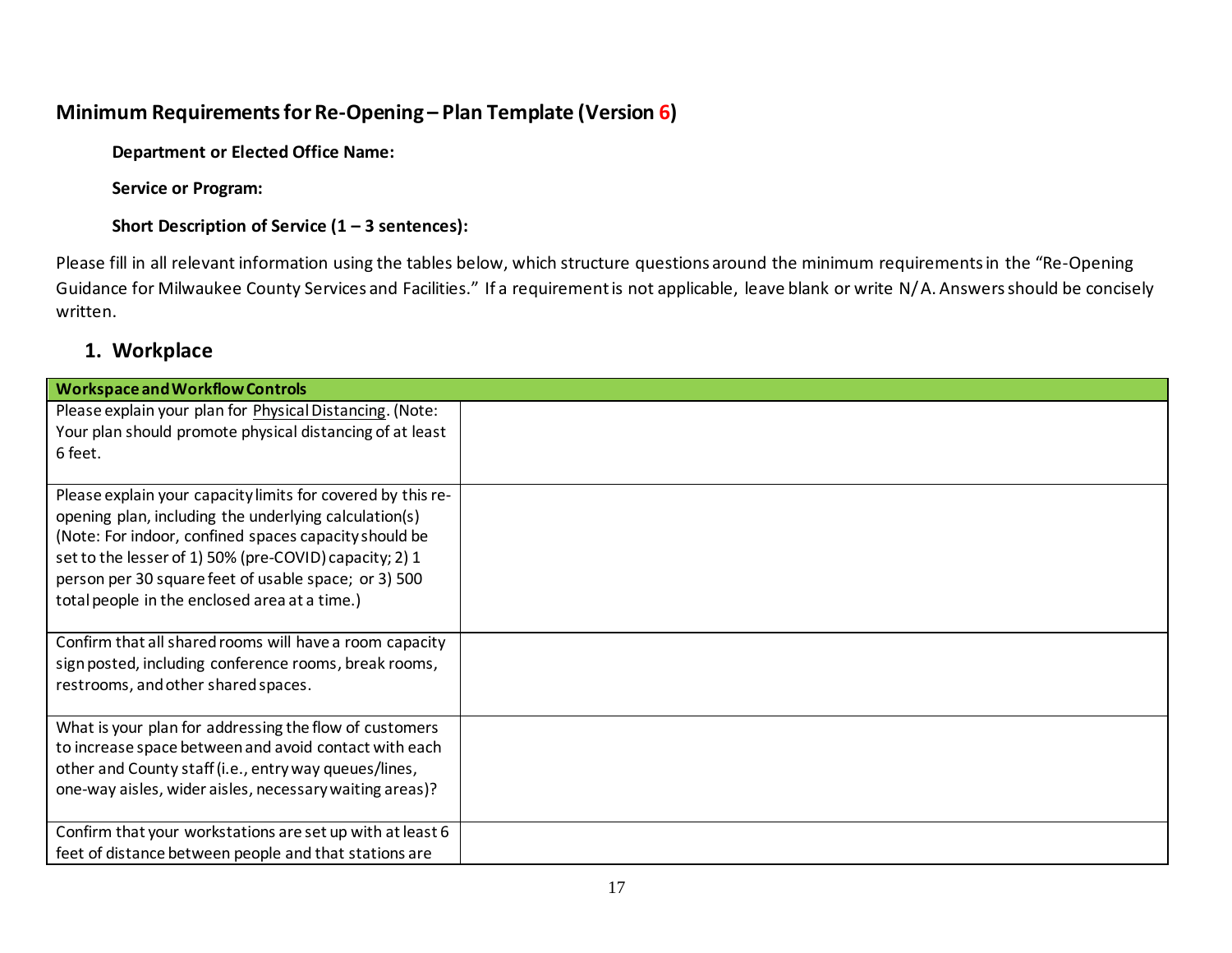| configured so people are not facing towards each other.                    |  |
|----------------------------------------------------------------------------|--|
| If this is not possible, confirm that you have installed                   |  |
| barriers or partitions at least 5' high.                                   |  |
|                                                                            |  |
| Breakrooms, kitchen seating areas, or other sitting                        |  |
| areas:                                                                     |  |
| Confirm that appropriate signage is posted in<br>$\bullet$                 |  |
| areas, including room capacity signage.                                    |  |
| Confirm that chairs and tables have been<br>$\bullet$                      |  |
| removed from the space to ensure 8' of space                               |  |
| between employees is maintained at all times.                              |  |
| Confirm that disinfectant, hand sanitizer, soap                            |  |
| and towels are available and visible.                                      |  |
| Confirm that there is signage and that<br>$\bullet$                        |  |
| employees have been informed to disinfect                                  |  |
| dining/seating areas before and after each use.                            |  |
|                                                                            |  |
| Confirm that a maximum of 2 people in a vehicle at once                    |  |
| and face masks worn at all times. Confirm proper                           |  |
| cleaning of the vehicle after use will be completed per<br>CDC guidelines. |  |
|                                                                            |  |
| Outdoor and open spaces on County Property                                 |  |
| Confirm that picnic tables, outdoor eating areas, or                       |  |
| similar outdoor seating areas within a controlled                          |  |
| environment are spaced at least 8' apart. How will you                     |  |
| ensure that these areas are sanitized following every                      |  |
| use?                                                                       |  |
|                                                                            |  |
| What other safety precautions are in place to support                      |  |
| physical distancing and the flow of people?                                |  |
|                                                                            |  |
| Please explain your capacity limits, including the                         |  |
| underlying calculation(s) (Note: For outdoor_confined                      |  |
| spaces, capacity should be set to the lesser of: 1) 75%                    |  |
| (pre-COVID) capacity; 2) 1 person per 30 square feet of                    |  |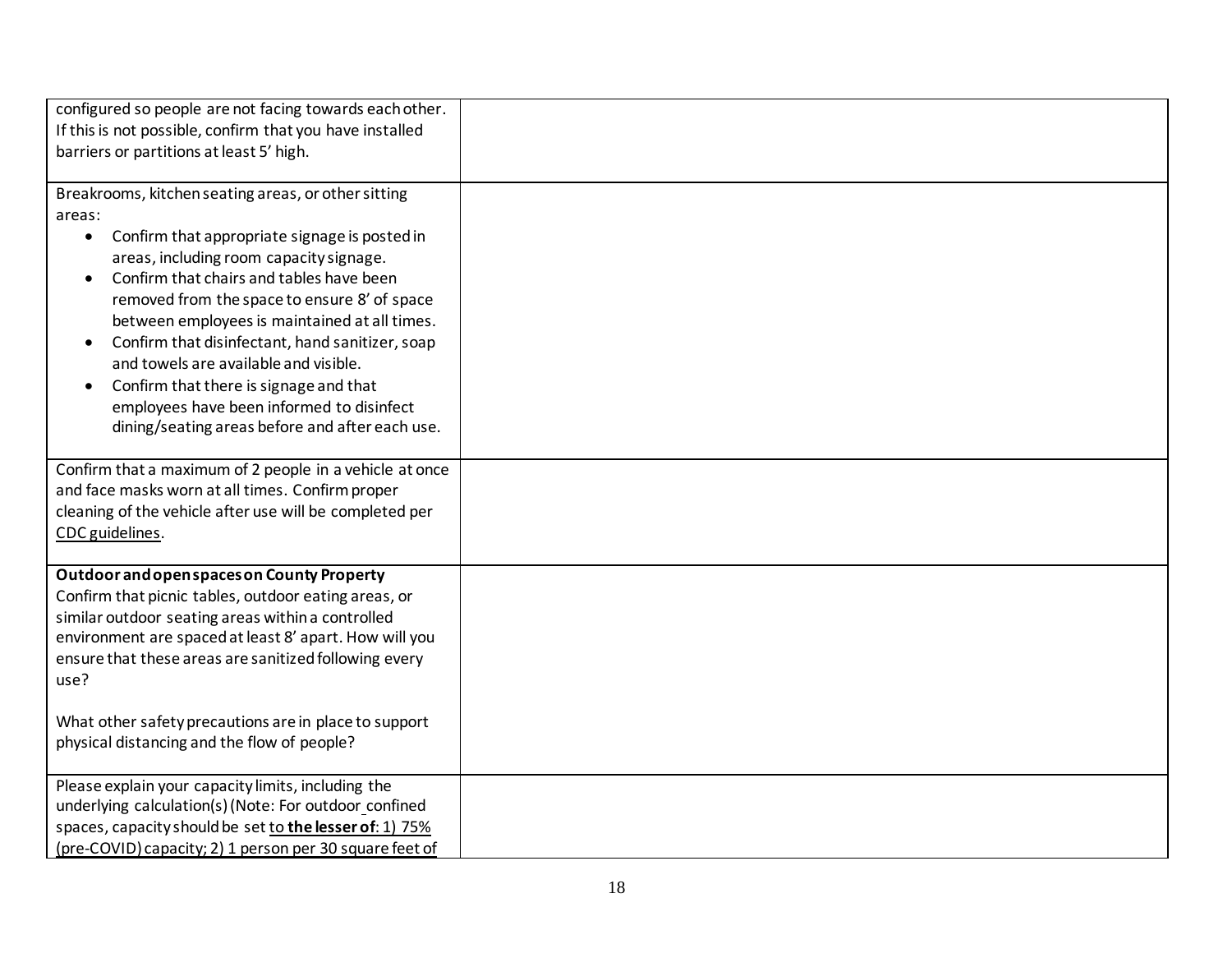| time.)                                                      |  |
|-------------------------------------------------------------|--|
| Confirm that you have acquired and posted appropriate       |  |
| signage in the following areas:                             |  |
| Cleaning Shared Surfaces posted in communal<br>$\circ$      |  |
| work areas, including kitchens, common areas, and           |  |
| cubicle areas.                                              |  |
| Do Not Enter If Symptomatic posted at entry<br>$\circ$      |  |
| points to facilities and public entrances to                |  |
| department services, both indoor and outdoor.               |  |
| Elevator Capacity posted on door of elevators on<br>$\circ$ |  |
| all floor and inside of the elevator.                       |  |
| Face Mask Dispensing Station at face mask<br>$\circ$        |  |
| distribution stations.                                      |  |
| Face Masks Required posted throughout facilities<br>$\circ$ |  |
| and on County grounds in employee and public-               |  |
| facing areas.                                               |  |
| Face Masks Required Beyond this Point posted at<br>$\circ$  |  |
| controlled entry points.                                    |  |
| Hand Washing above sinks in bathrooms and<br>$\circ$        |  |
| kitchens.                                                   |  |
| Physical Distancing posted throughout facilities<br>$\circ$ |  |
| and on County grounds in employee and public-               |  |
| facing areas.                                               |  |
| Room Capacity posted on any room in which there<br>$\circ$  |  |
| may be more than one person in the room at a                |  |
| time (e.g., conference rooms, kitchens).                    |  |
| Courtesy Seating: Should be placed in public<br>$\circ$     |  |
| seating areas, especially where seating is limited.         |  |
| Household Seating: Should be placed in public<br>$\circ$    |  |
| seating areas where chairs may be clustered                 |  |
| together to allow members of a household to sit             |  |
| together.                                                   |  |
| <b>Environmental Controls</b>                               |  |
| Do you have face masks, cloth or disposable, available at   |  |
| entry points per the Universal Face Mask Policy and         |  |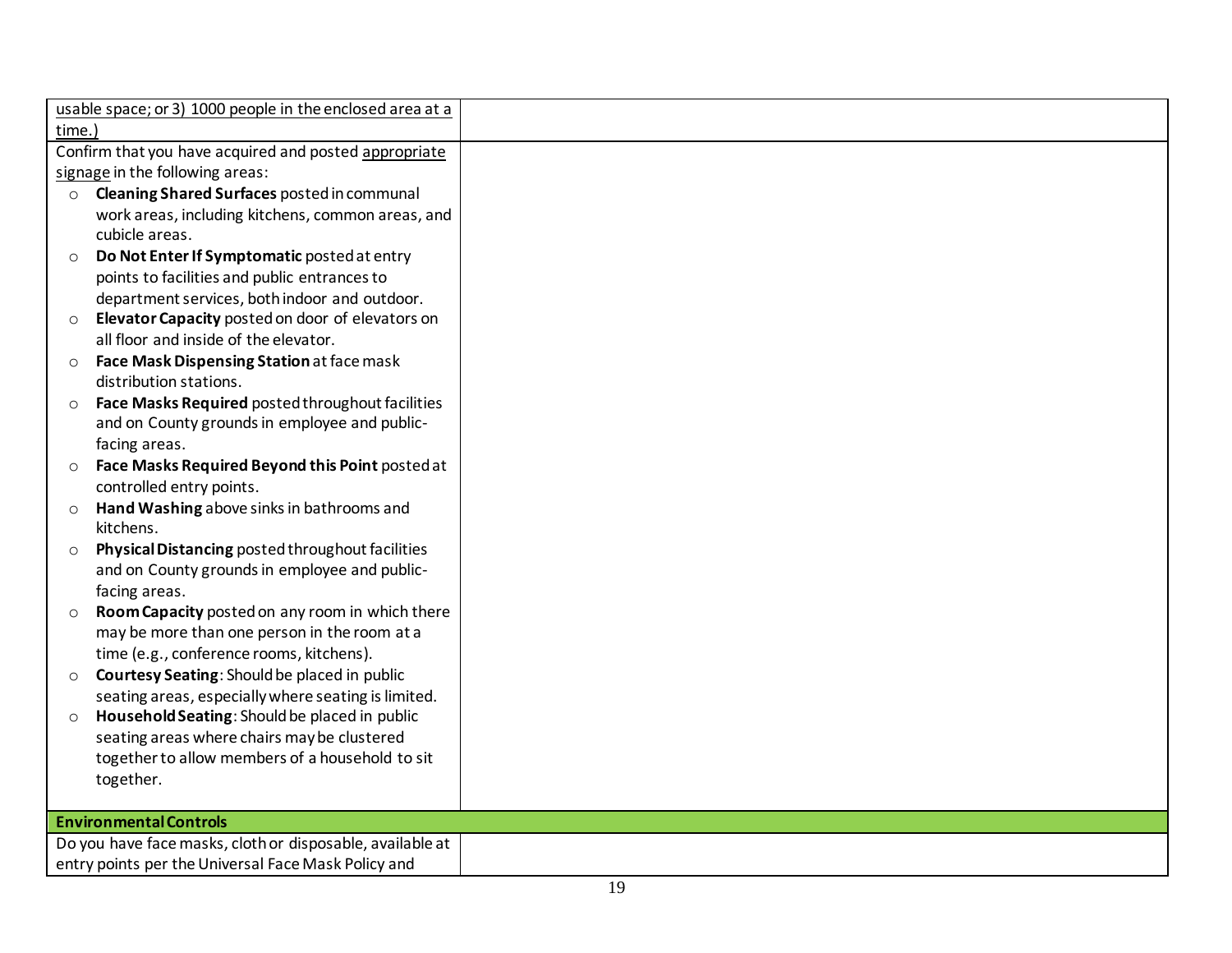| Procedures Administrative Order (20-14)? How are they       |  |
|-------------------------------------------------------------|--|
| being distributed?                                          |  |
| Note: not all services are required to provide masks to     |  |
| visitors.                                                   |  |
|                                                             |  |
| Confirm that hand sanitizer is available at all transaction |  |
| points, entry points, in communal areas with high touch     |  |
| points, and throughout the facility/service areas.          |  |
|                                                             |  |
| Describe actions you have taken to increase ventilation,    |  |
| if possible.                                                |  |
| Are you able to increase ventilation rates?<br>$\bullet$    |  |
| Are you able to Increase the percentage of<br>٠             |  |
| outdoor air that circulates into the system?                |  |
| Are you able to keep bathroom doors propped<br>$\bullet$    |  |
| open (when not an invasion of privacy)?                     |  |
| Identify any doors you plan to keep propped<br>$\bullet$    |  |
| open to increase ventilation and reduce touch-              |  |
| points.                                                     |  |
|                                                             |  |
| What are you doing to limit communal touch points? For      |  |
| example:                                                    |  |
| Have you removed lids/flaps on trash and<br>$\bullet$       |  |
| recycling bins?                                             |  |
| Have you eliminated shared workspaces?                      |  |
| How have you discouraged use of communal<br>$\bullet$       |  |
| equipment?                                                  |  |
| Have you propped open doors, when                           |  |
| appropriate?                                                |  |
| How have you limited the exchange of materials              |  |
| between people?                                             |  |
| Have you placed a barrier between employees                 |  |
| and customers at service counters?                          |  |
|                                                             |  |
| <b>Cleaning and Disinfecting</b>                            |  |
| Describe your plan for pre-opening cleaning and             |  |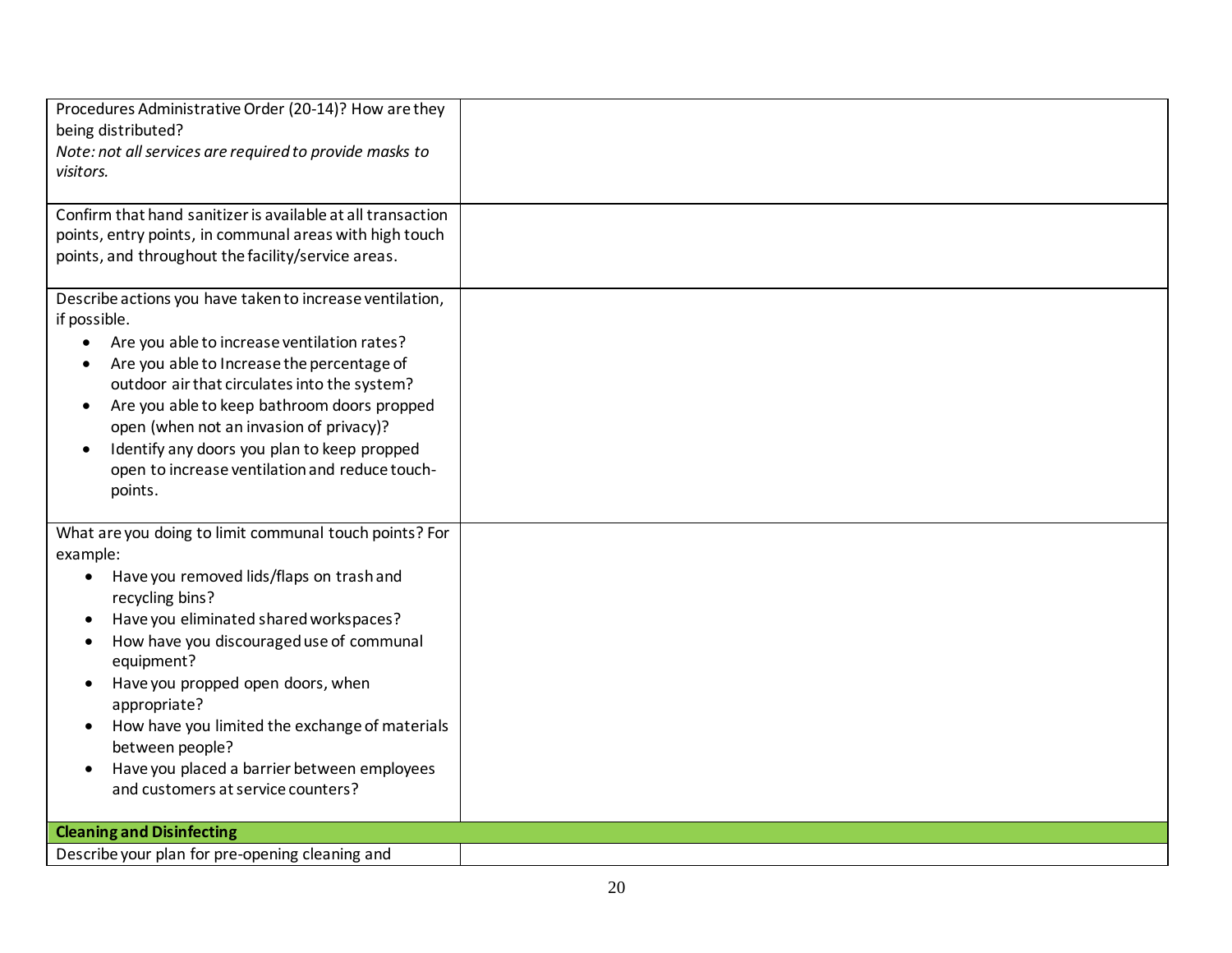| disinfecting protocols consistent with CDC guidelines for                                                |  |
|----------------------------------------------------------------------------------------------------------|--|
| your industry and explain how you will meet those                                                        |  |
| guidelines.                                                                                              |  |
| Are cleaning supplies readily available to all<br>$\bullet$                                              |  |
| employees?                                                                                               |  |
| What are your high touch-point disinfection<br>$\bullet$                                                 |  |
| protocols?                                                                                               |  |
| If appropriate, have you reviewed any cleaning<br>$\bullet$                                              |  |
| contracts with janitorial services to ensure each                                                        |  |
| facility is maximizing cleaning of high surface                                                          |  |
| touch-points (especially in public areas) and<br>there is ongoing sanitation throughout the day?         |  |
| What is your plan for assigning additional                                                               |  |
| cleaning and disinfecting protocols to staff to the                                                      |  |
| extent janitorial services aren't available for                                                          |  |
| routine (every 2 to 3 hours) daily disinfecting?                                                         |  |
|                                                                                                          |  |
| <b>Food Service Areas</b>                                                                                |  |
|                                                                                                          |  |
| If re-opening plan encompasses opening food service,                                                     |  |
| please confirm that service can accommodate pick-up or                                                   |  |
| walk-up service and list the capacity limit set for the                                                  |  |
| space(s) for food service.                                                                               |  |
|                                                                                                          |  |
| Are cash payments allowed? If yes, is hand sanitizer                                                     |  |
| available at all payment transaction points?                                                             |  |
|                                                                                                          |  |
| How will you ensure that employees working at<br>transaction points wash their hands with soap and water |  |
| ever $2 - 3$ hours?                                                                                      |  |
|                                                                                                          |  |
| Is seating available? If so:                                                                             |  |
| Confirm that for enclosed spaces, the capacity is                                                        |  |
| set to the lesser of 50% capacity, 1 person per 30                                                       |  |
| sq ft, or 500 maximum people in the seating area                                                         |  |
| at a time, including staff.<br>Confirm that tables are at least 8 feet apart for                         |  |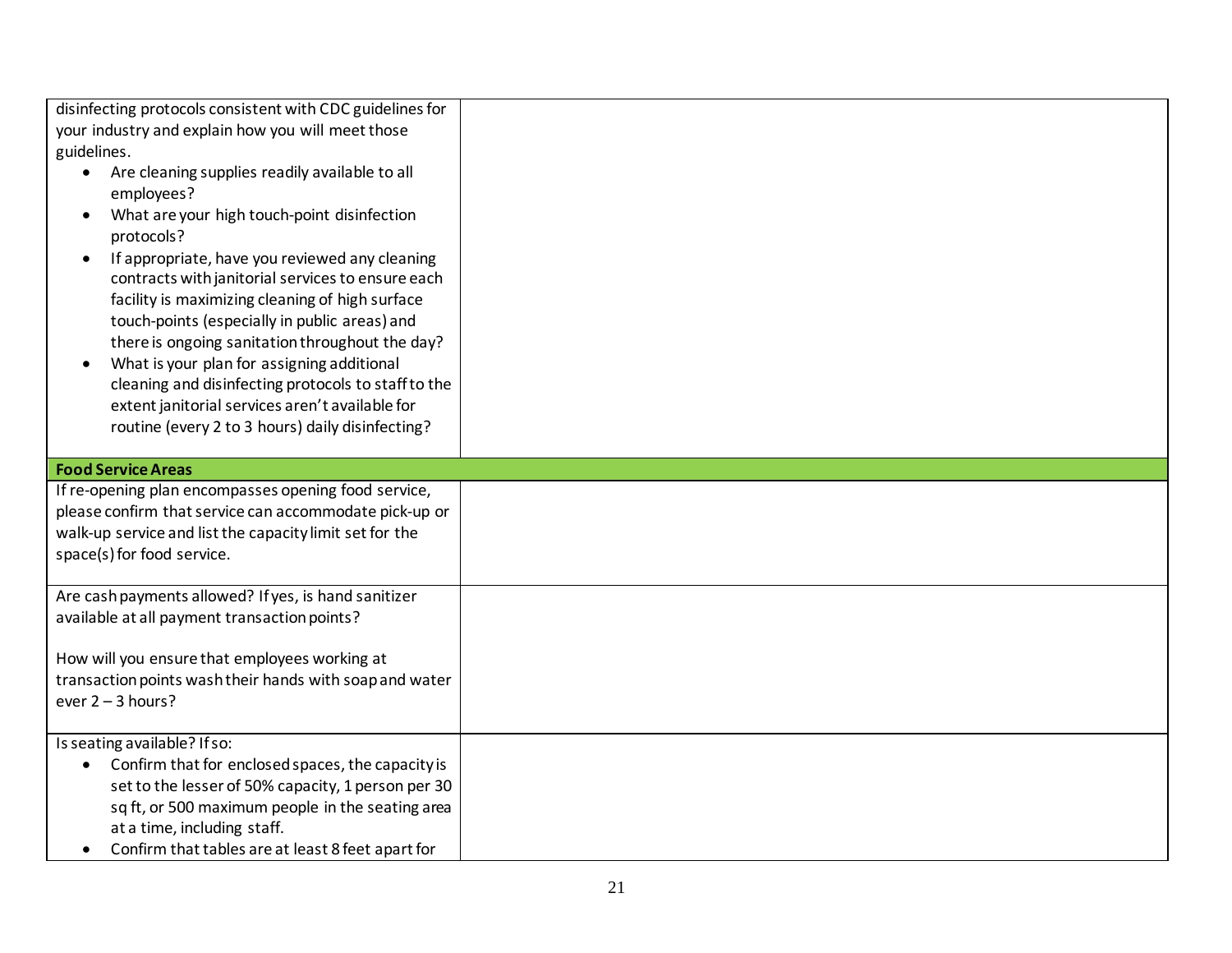| both indoor and outdoor seating areas.<br>What is your plan to sanitize tables and seats<br>$\bullet$<br>between each use?<br>Confirm that you are not providing indoor<br>seating areas for employees and guests waiting<br>for food, and explain your plan for physical<br>distancing guests while waiting for pick-up. |  |
|---------------------------------------------------------------------------------------------------------------------------------------------------------------------------------------------------------------------------------------------------------------------------------------------------------------------------|--|
| Confirm that you are providing disposable tableware,<br>utensils and individual serving condiments.                                                                                                                                                                                                                       |  |
| Confirm that there are no shared service stations or<br>activities of any kind (e.g., potlucks, buffets, condiment<br>and utensil stations).                                                                                                                                                                              |  |
| <b>Retail Shops (Gift Shops and Pro Shops)</b>                                                                                                                                                                                                                                                                            |  |
| Do you have face mask signage for the shop?                                                                                                                                                                                                                                                                               |  |
| Describe your plan for limiting customers to the lesser<br>of: 1) 50% capacity; 2) 1 person per 30 square feet of<br>usable space; or 3) 500 total people in the enclosed<br>area at a time.                                                                                                                              |  |
| Is a capacity sign posted for the shop?                                                                                                                                                                                                                                                                                   |  |
| Confirm that employees have been provided with face<br>covering. Confirm that face masks are available for<br>visitors as needed.                                                                                                                                                                                         |  |
| Are cash payments allowed? If yes, is hand sanitizer<br>available at all payment transaction points?                                                                                                                                                                                                                      |  |
| How will you ensure that employees working at<br>transaction points wash their hands with soap and water<br>ever $2 - 3$ hours?                                                                                                                                                                                           |  |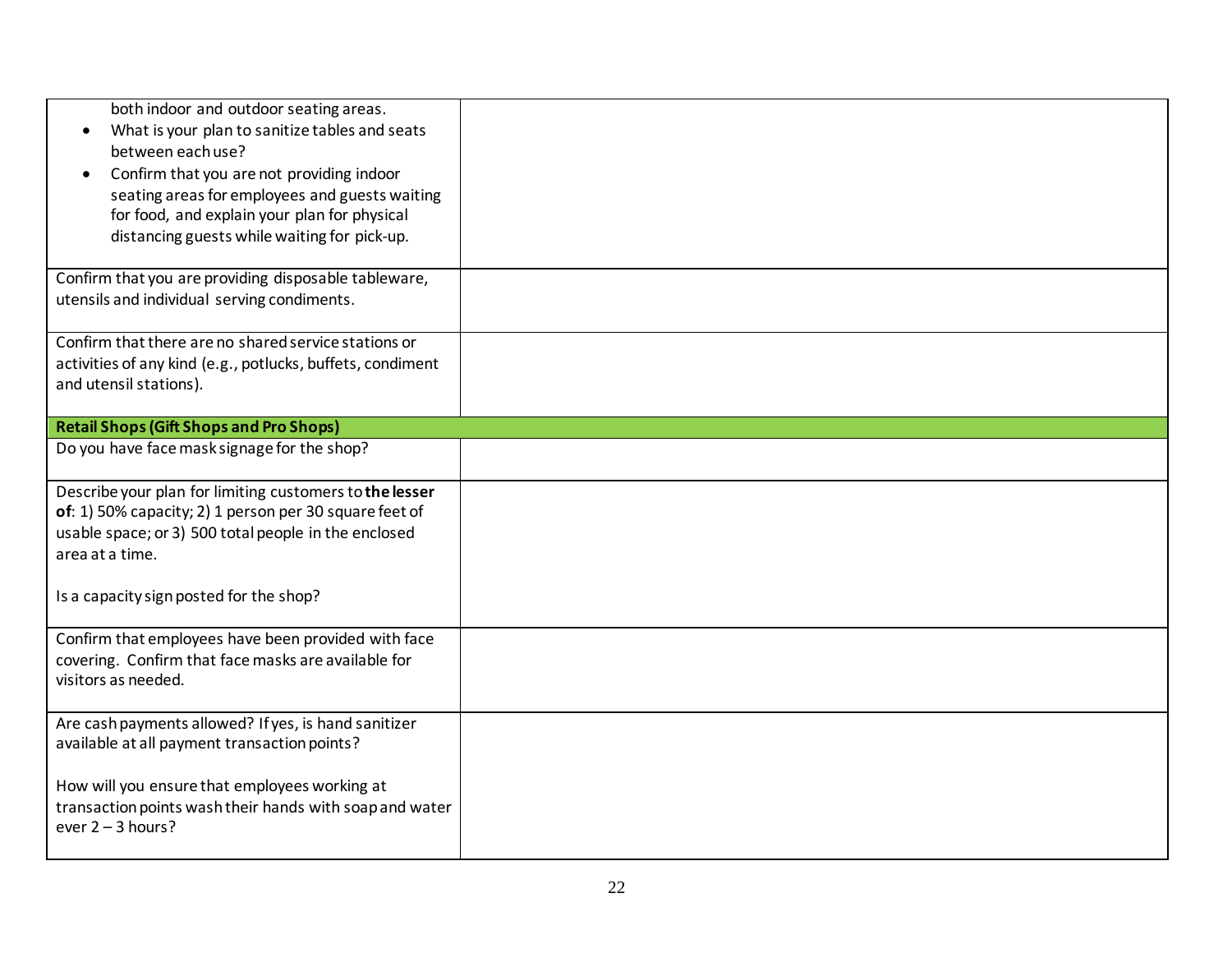| What is your plan for physical distancing for customers                                                           |  |
|-------------------------------------------------------------------------------------------------------------------|--|
| in line for entry, as well as between customers and                                                               |  |
| employees inside the shop?                                                                                        |  |
| <b>Indoor Event Spaces</b>                                                                                        |  |
| What is the capacity for space(s) in that will be used                                                            |  |
| during events in the facility? How was the capacity set                                                           |  |
| [please show the underlying calculation using the lesser                                                          |  |
| of: 1) 50% (pre-COVID) capacity; 2) 1 person per 30                                                               |  |
| square feet of usable space; or 3) 500 total people in                                                            |  |
| the enclosed area at a time?                                                                                      |  |
| Please confirm that all events in the space will be seated                                                        |  |
| events (minus speakers, presenters, etc. who may                                                                  |  |
| stand).                                                                                                           |  |
|                                                                                                                   |  |
| How many floor plans are you submitting for review and                                                            |  |
| approval for use in the event space? Floor plans should<br>follow guidance in order for floor plans for break-out |  |
| sessions, food/beverage service, and other modified                                                               |  |
| setups.                                                                                                           |  |
|                                                                                                                   |  |
| Confirm that events will only use these pre-defined floor                                                         |  |
| plans during events.                                                                                              |  |
| Note: If a different floor plan is required for an event, a                                                       |  |
| department may either submit a new floor plan to add to                                                           |  |
| their inventory or may submit a re-opening plan to the                                                            |  |
| ROSC for the specific event needing a different setup.                                                            |  |
|                                                                                                                   |  |
| How will you ensure that prior to renting a space that                                                            |  |
| renters understand COVID-19 safety requirements of<br>them while using the event space? How are                   |  |
| requirements included in contracts?                                                                               |  |
|                                                                                                                   |  |
| Confirm that dancing is allowed so long as masks are                                                              |  |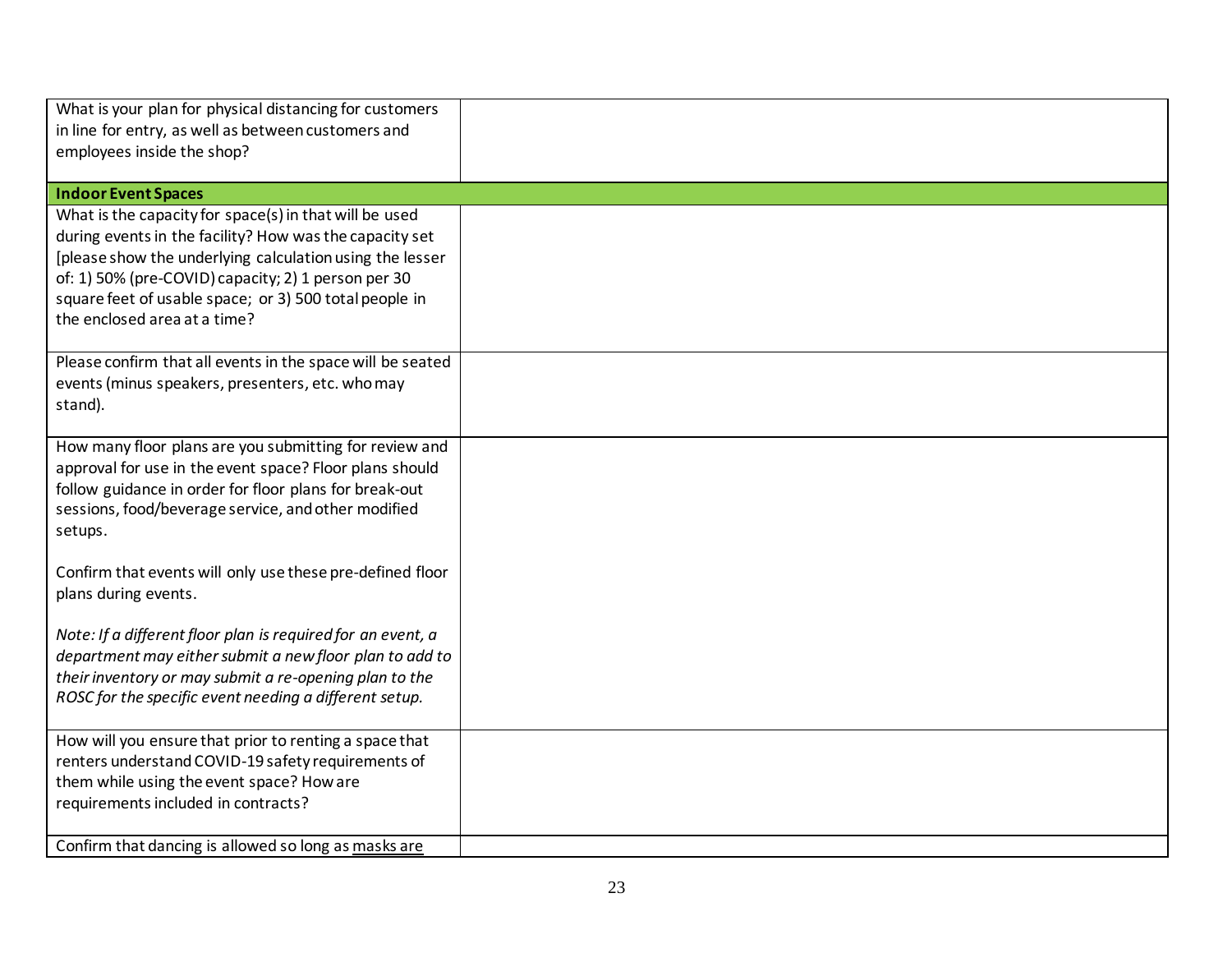| required, distance reminders are clearly marked on the<br>dance floor, and no eating or drinking is allowed on the<br>dance floor.                                                                                                                             |  |
|----------------------------------------------------------------------------------------------------------------------------------------------------------------------------------------------------------------------------------------------------------------|--|
| Please explain how food and beverages (non-alcoholic<br>and alcoholic) services will be served during the event.<br>Confirm that food and beverages will be consumed only<br>while people are seated.<br>Please confirm that there will be no communal food or |  |
| beverage stations.                                                                                                                                                                                                                                             |  |
| Please explain how you will provide spaces of at least 8<br>feet between seated individuals (not in the same<br>household) when food or drink is being consumed.                                                                                               |  |
| How will the space and equipment be disinfected during<br>and/or between events?                                                                                                                                                                               |  |
| Who will be staffed at events of over 100 people where<br>food and/or alcoholic beverages are being served? How<br>will this person enforce COVID-19 safety provisions of<br>the facility rental during the event?                                             |  |

# **2. Employees and Contractors**

| <b>Reporting to County Facilities</b>                                                                                                                  |  |
|--------------------------------------------------------------------------------------------------------------------------------------------------------|--|
| Describe your plan for employee telework. (Note: at this<br>time, employees who are able to telework, fully or in-<br>part, should continue to do so.) |  |
| Confirm that department has procedures for prohibiting<br>the reporting to work of symptomatic employees or<br>contractors.                            |  |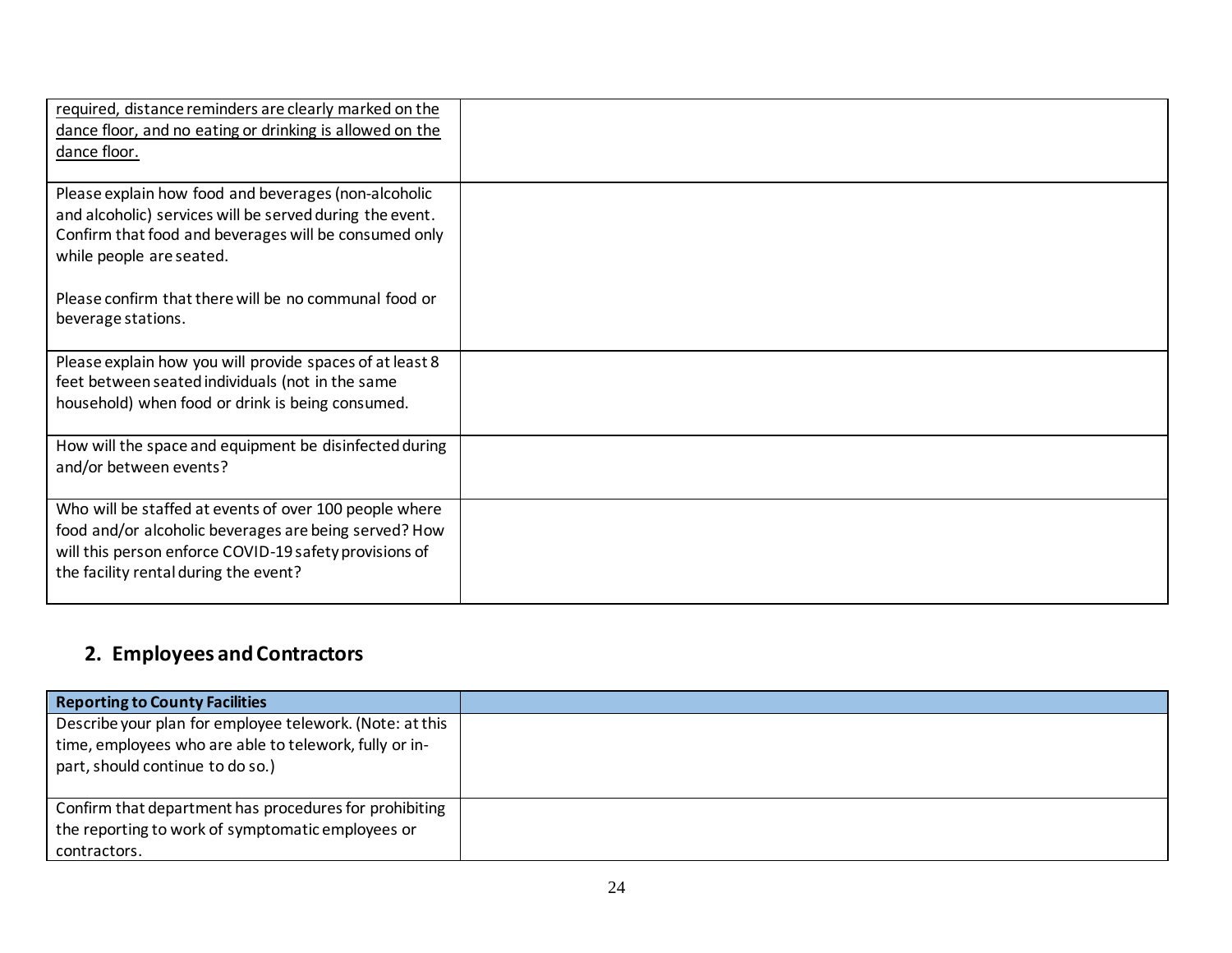| If a person does report to work, they should be<br>$\circ$<br>sent home.<br>Continue following procedures, including return<br>$\circ$<br>to work procedures, per the Responding to<br>Symptomatic Individuals Admin. Order 20-7.<br>If a person feels sick they should be advised to<br>$\circ$<br>contact and follow the advice of their medical<br>provider immediately. |  |
|-----------------------------------------------------------------------------------------------------------------------------------------------------------------------------------------------------------------------------------------------------------------------------------------------------------------------------------------------------------------------------|--|
| Describe any flexible work options you intend to<br>implement to maximize physical distancing of at least 6<br>feet. How are you limiting in-person meetings and<br>maximizing remote meetings?                                                                                                                                                                             |  |
| <b>Protective Practices</b>                                                                                                                                                                                                                                                                                                                                                 |  |
| Face coverings are required for all employees and<br>contractors without a qualifying exemption per the<br>"Universal Face Mask Policy and Procedures<br>Administrative Order (20-14)." Describe how you intend<br>to enforce the mask policy for your employees and<br>contractors.                                                                                        |  |
| What types of face coverings will be required for your<br>employees? Do you know what type of face covering<br>your contractors or vendors will provide?<br>Homemade cloth masks or disposable<br>$\circ$<br>procedural masks supplied by the employee or<br>contractor?<br>County-supplied cloth mask or disposable<br>$\circ$<br>procedural mask?                         |  |
| Do you have face covering signage posted?                                                                                                                                                                                                                                                                                                                                   |  |
| How are you ensuring that employees/contractors are<br>washing their hands every $2 - 3$ hours with soap and<br>water?                                                                                                                                                                                                                                                      |  |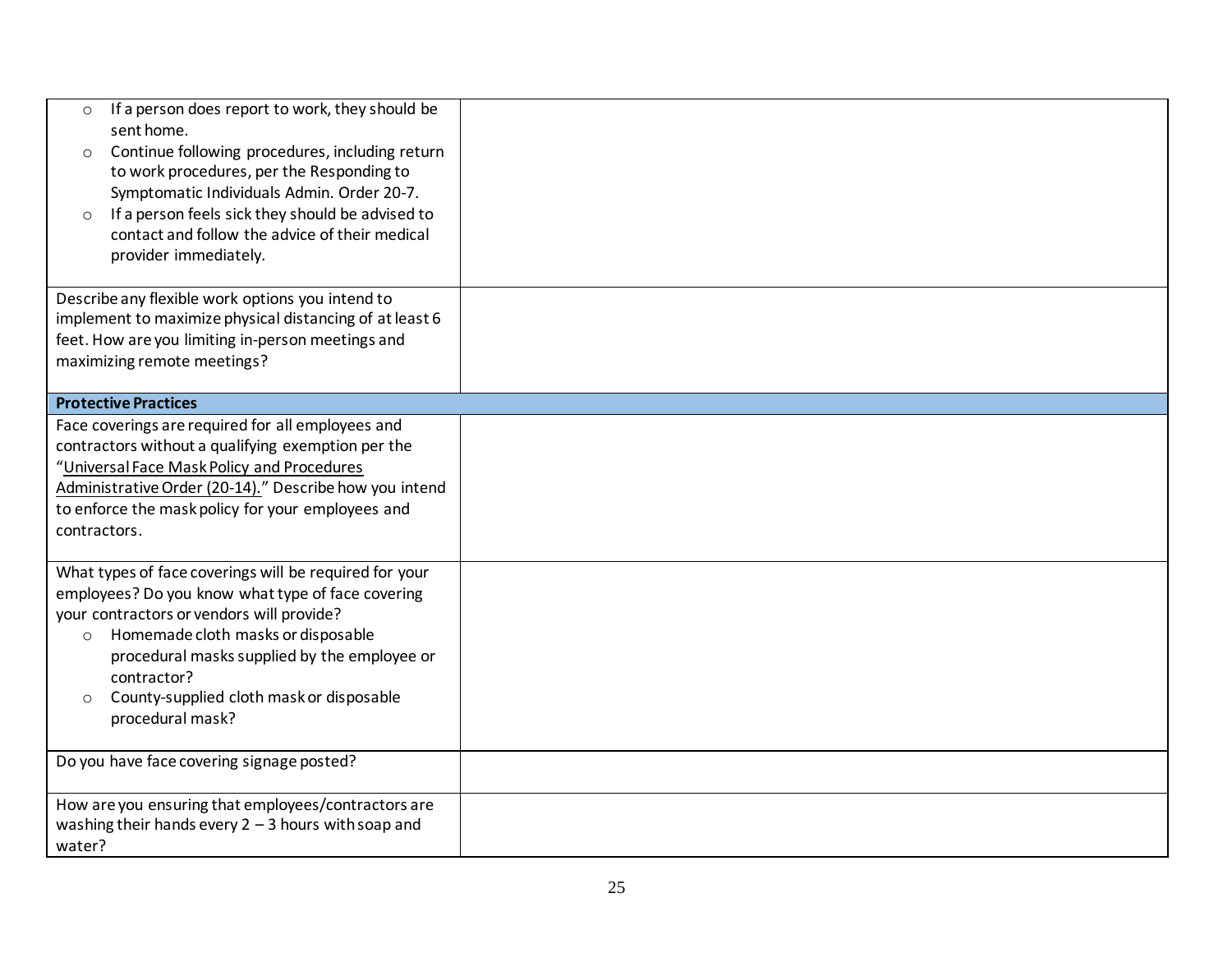| <b>Communication and Training</b>                                                                                                                                                                                                                                                                                                                                                                           |  |  |
|-------------------------------------------------------------------------------------------------------------------------------------------------------------------------------------------------------------------------------------------------------------------------------------------------------------------------------------------------------------------------------------------------------------|--|--|
| Describe your plan for communicating workplace and<br>workforce changes, such as the face covering policy and<br>physical distancing, to employees so they are prepared<br>for work when they return.<br>Note: HR has developed Countywide training for<br>returning employees that includes universal hygiene<br>methods, proper face covering usage, and how to<br>effectively communicate to the public. |  |  |
| Is there any specific, task-related protocol training that<br>your employees will require on their first day back? For<br>example, cleaning and disinfecting for a cashier's work<br>area or which PPE to use for a specific task. How will this<br>be communicated (e.g., manager direction, written<br>protocols)?                                                                                        |  |  |
| How are your vendors or contractors who work in<br>County facilities or grounds communicating their<br>pandemic protocols and plans to their employees?                                                                                                                                                                                                                                                     |  |  |

# **3. Service Users and Visitors**

| <b>Protective Practices</b>                                |  |
|------------------------------------------------------------|--|
| Face masks are required for all visitors and service users |  |
| ages 3 and over to indoor County facilities and outdoor    |  |
| areas where physical distancing is impossible or unlikely  |  |
| to be consistently maintained unless person has a          |  |
| qualifying exemption. Please see "Universal Face Mask      |  |
| Policy and Procedures Administrative Order (20-14). If a   |  |
| visitor comes to access your service without a mask,       |  |
| what is your plan for helping reinforce County policy and  |  |
| encourage compliance (e.g., give person a new mask,        |  |
| reinforce with signage or messaging from employees,        |  |